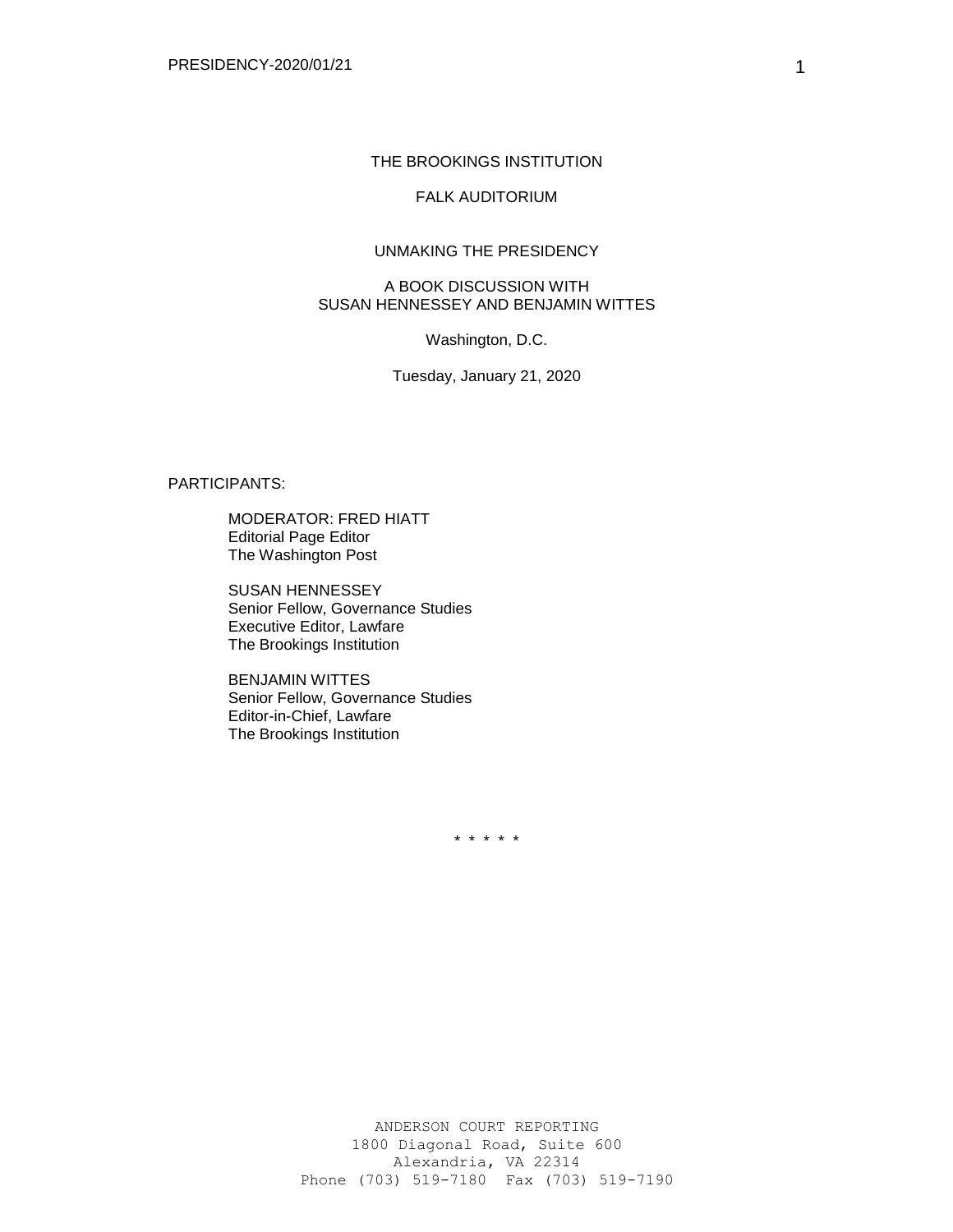### P R O C E E D I N G S

MR. WITTES: So welcome to the Brookings Institution. My name is Benjamin Wittes. I'm a senior fellow here in Governance Studies and I am actually not moderating this event. (Laughter) But I wanted to take a couple of moments and introduce Fred Hiatt to you. Not typical that we have non-Brookings people on the stage interviewing Brookings people, so I just thought I'd start by introducing Fred, who --- it's a very moving thing to me that he's here today. Fred is the editorial page editor of The Washington Post and he and I worked together for nine or ten years there, most of which time he was my boss when I was an editorial writer there, and had a huge influence on me just as a writer, as a way of talking in public about issues that are dense and complicated and that the merits of which are not always clear. And so it's a matter of just a lot of -- personally moving to me that he's here hosting this event and giving his thoughts on this book that Susan and I wrote.

And so thank you, Fred, for being here, and I'll just with that turn it over to you.

MR. HIATT: Thank you, Ben. Thank you all for coming out on a cold morning and thank you for inviting me to Brookings. We've missed Ben on the editorial board every day since he left, but I have watched with admiration and not a little bit of awe what he and Susan have built at Lawfare. It's really an incredible thing to have created and sustain. And it's such an important contributor to our national conversation now.

So we'll have a conversation for a while; we will eventually get to questions. Were you supposed to say something about what's on their seats or?

MR. WITTES: Oh, yes, thank you. (Laughter) And I was also supposed to welcome the online webcast audience. So welcome to the webcast audience. On your seats there are evaluation forms for this event, so please when you leave hand them to folks up front who will collect them. And also Susan and I will be signing books out there after we are done in here.

MR. HIATT: So let me start by saying I have read the book (laughter) and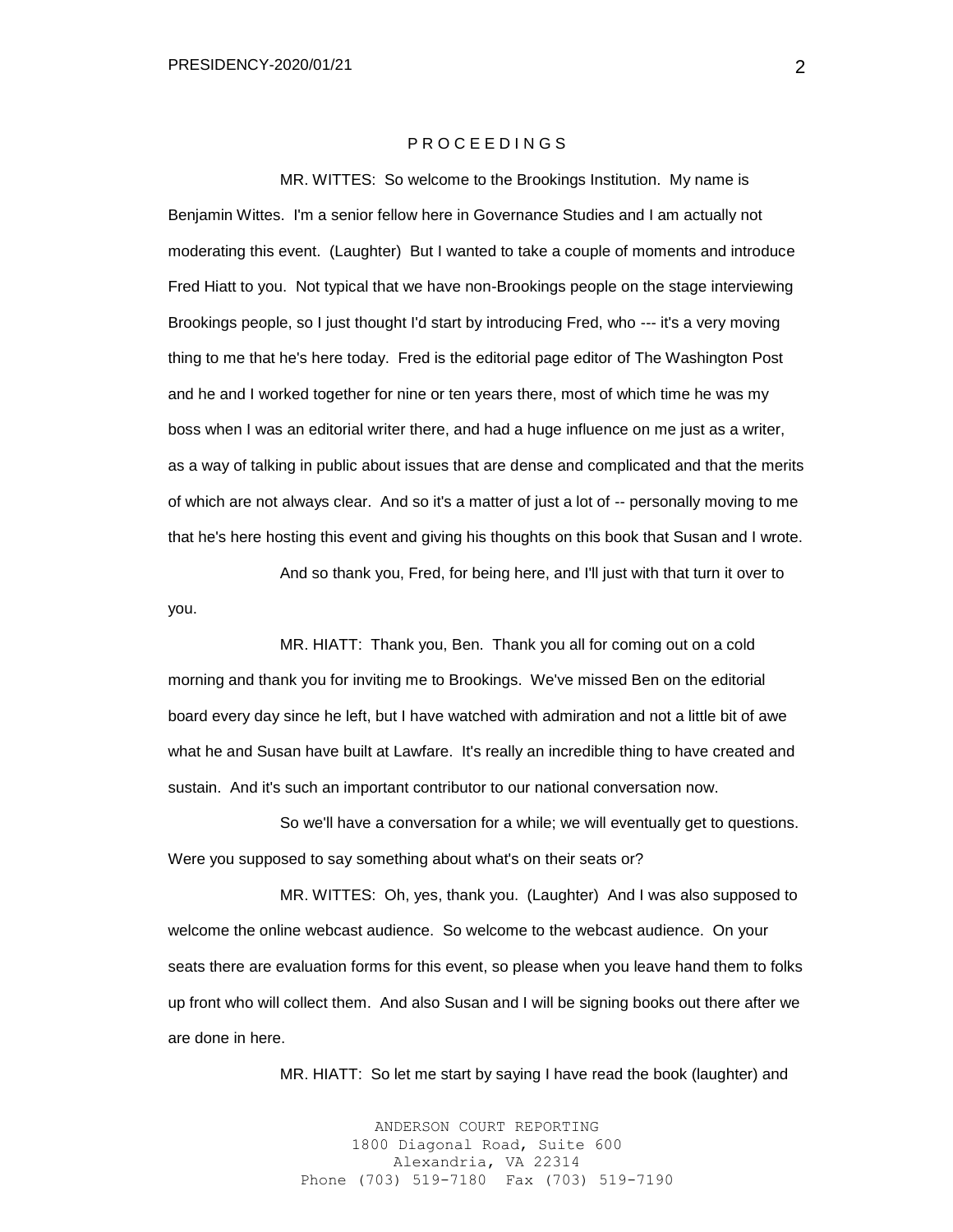it's really good -- I'd say amazingly good. You know there have been quite a few books about the Trump presidency already, including one just over the last couple of days by two of my colleagues, which is also a remarkable contribution. But I don't think there's anything like this which is looking at this president's effect on the presidency, what he has taught us about the Constitution, what we are unlearning that we thought we knew about the Constitution, and what it will mean for the future of our government even after this President.

So there's a lot to talk about. We certainly want to talk about what is starting in the Senate today because it's very relevant to this project and about the future, but I thought we should start a little bit by talking about what's in the book. And maybe, Susan, you could begin with explaining to us how and why this book came to be.

MS. HENNESSEY: Yes, I'd say the origins of this book were a few months before the 2016 presidential election and a lot of people were asking us about how a hypothetical President Trump would abuse the National Security Agency and the CIA and Guantanamo and detention policy, and sort of these areas that are the periphery of executive power that, you know, we've grappled with through the Bush administration, the Obama administration, and are sort of core to what we do at Lawfare and what we do here at Brookings. And Ben had an unusual and surprising response at the time, which is, oh, it's none of those things, it's DOJ. You don't need to worry about NSA, you don't need to worry about CIA. If someone was going to abuse something, it would be the Department of Justice.

And so that's sort of an idea that kind of kicked off a conversation that endured and sort of evolved as Trump was actually elected. I mean we started to, you know, sort of put flesh on the bones to this sort of idea of well, we have all these anxieties, we have all of these traditional anxieties about the presidency. Those don't appear to be sort of manifesting, some of the things that people were really, really worried about during the election, right after the election, you know, torture and sort of these various campaign rhetoric. That wasn't happening. Something else was happening that was really alarming

> ANDERSON COURT REPORTING 1800 Diagonal Road, Suite 600 Alexandria, VA 22314 Phone (703) 519-7180 Fax (703) 519-7190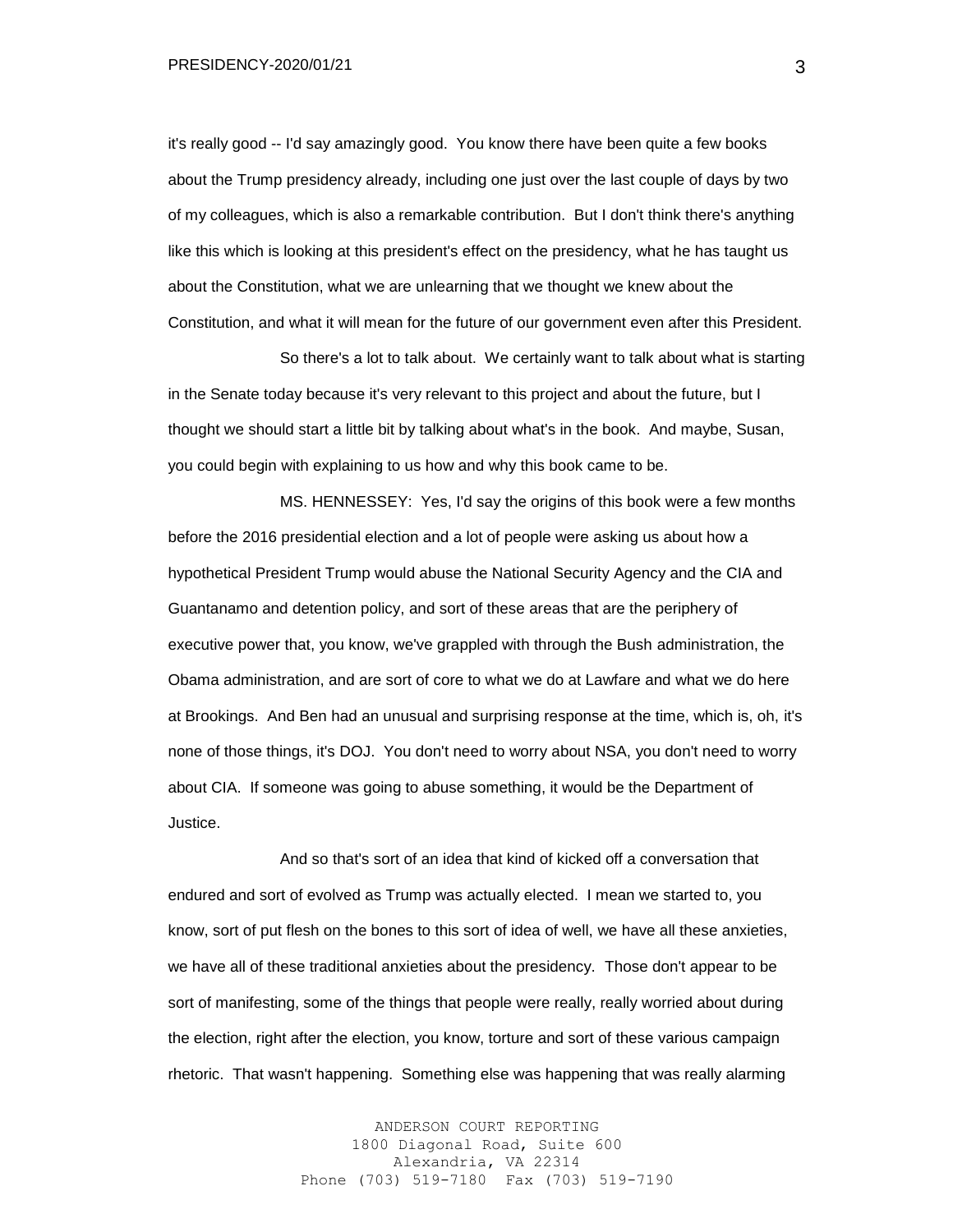and difficult to wrap our minds around, and that's that we're used to having a conversation about the edges of executive power and where the boundaries should be and where they sort of, you know, push up against the powers of the Judiciary or the powers of Congress.

But Trump's approach to the presidency is about using the core powers of the presidency in a way that really no other president has. And so, you know, I think this book really is in part the project of us trying to wrap our minds around what this period of history means, what we are actually seeing happen, and what it's teaching us about, you know, some of our prior assumptions about what people care about, about how structural checks and balances might have function. A lot of those haven't worked. And at the same time, a different set of sort of constraints and interesting interactions are happening.

And so that really, you know, this really is the product of I think thinking that has evolved and deepened a lot over the past two and three years.

MR. HIATT: So, Ben, take that phrase "core powers" and explain what that means. What have we discovered that he can do that people hadn't been worried about?

MR. WITTES: Right. So if you take our debate about executive power, as Susan says, the debate almost all takes place at the margins. So we know the President can do X, we know he can't do Y, so can he do the things right between X and Y? We know he can take the country into a military confrontation in the face of an imminent threat without an act of Congress. So what does imminent mean, right? How imminent does something have to be before he can do that?

But there are these things the president can do that nobody questions that the president can do, they are the core powers of the presidency. For example, hiring and firing people. You know, the president actually gets to fire the FBI director, the president actually can fire the attorney general. Nobody doubts this. And the president can pardon people. And, most important for Donald Trump, the president can speak. (Laughter) Because the essence of the Trump presidency is about speech, right, it's about shooting from the hip, saying things impulsively, speaking abusively. Nobody doubts that the

> ANDERSON COURT REPORTING 1800 Diagonal Road, Suite 600 Alexandria, VA 22314 Phone (703) 519-7180 Fax (703) 519-7190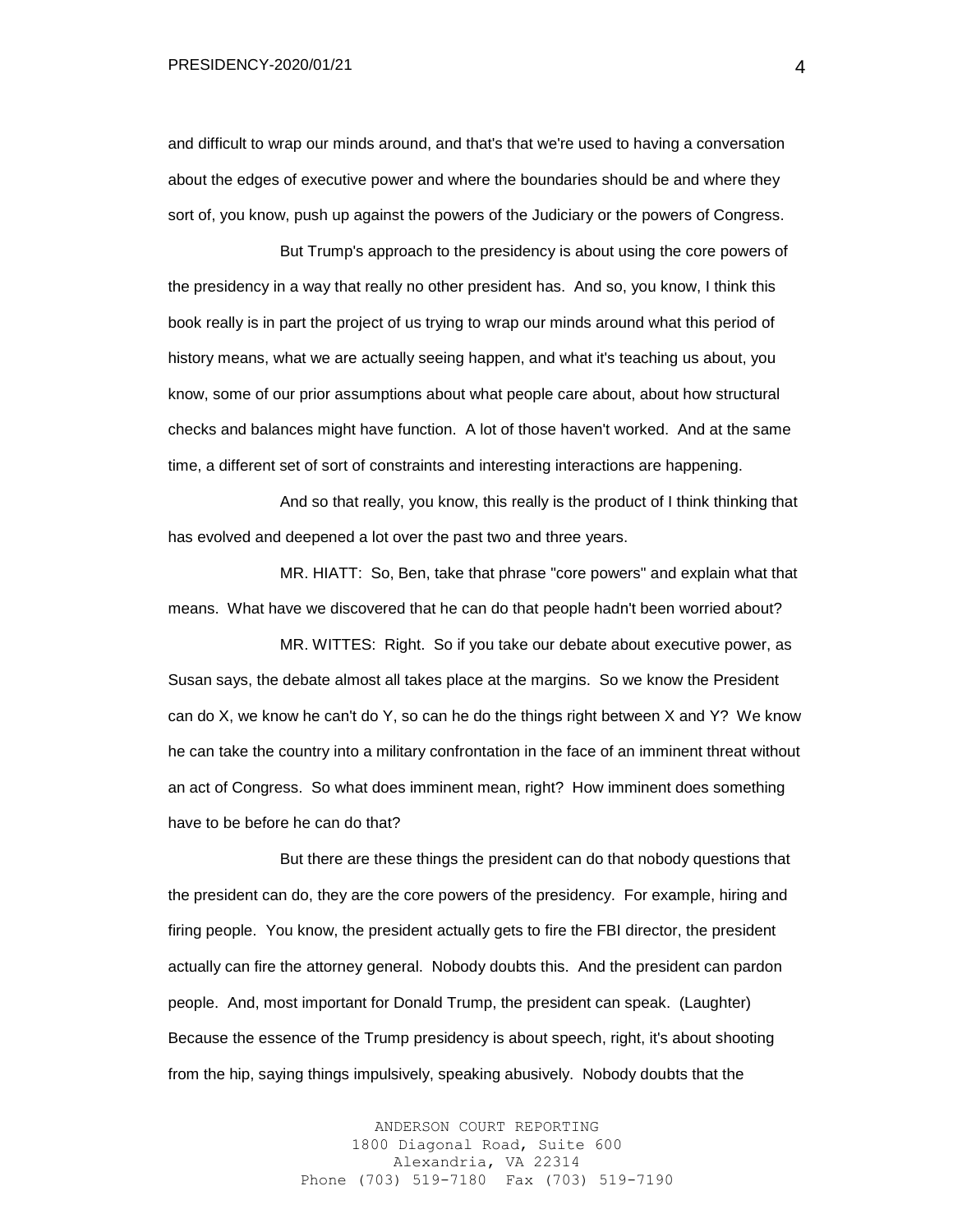president can do these things.

And if you take the list of powers that Trump has regularly abused, the power to fire people embeds the power to order them around. So it's actually a profoundly important power that's much more important simply than the dismissals that you see. It's all the dismissals that are feared, it's all the dismissals that are threatened. It's an implement of control. And if you take those core powers, those are the abuses of the Trump administration, the Trump presidency, the foundational abuses. And that's why while there's a lot of litigation, there's a lot of legal challenges, none of them get to the fundamental abuse of the Trump presidency. The fundamental abuse is swearing an oath of office in a totally insincere fashion and using the core powers of the presidency for reasons other than a vision of the public good.

And so part of the project was to think hard about what is the vision of the presidency that Donald Trump is putting on the table. And we don't often think of him as putting ideas on the table because he's so scattered in his verbal communications. But when you behave in a certain way over a long period of time, when you've turned the term "norm violation" into a cliché, it's because you're actually proposing something. And you may not be aware of the theoretical implications of what you're proposing, you may not have theorized it at all, but you are proposing an idea of what the presidency looks like. And our basic hypothesis is that you can see that vision in the use of these core powers of the office and that that vision is for a vision of a presidency that is radically different from the traditional presidency.

MR. HIATT: So let me go back to one of the core powers you said, which is talking -- because you said that's what he does. And I guess my question is going to be well, so what? He talks. I mean we, you know, in our editorial board meetings, as you can imagine, every day it's kind of a question of what are we not going to write about today (laughter) because we can't do it all. And we often have debates over should we respond to this latest outrageous comment.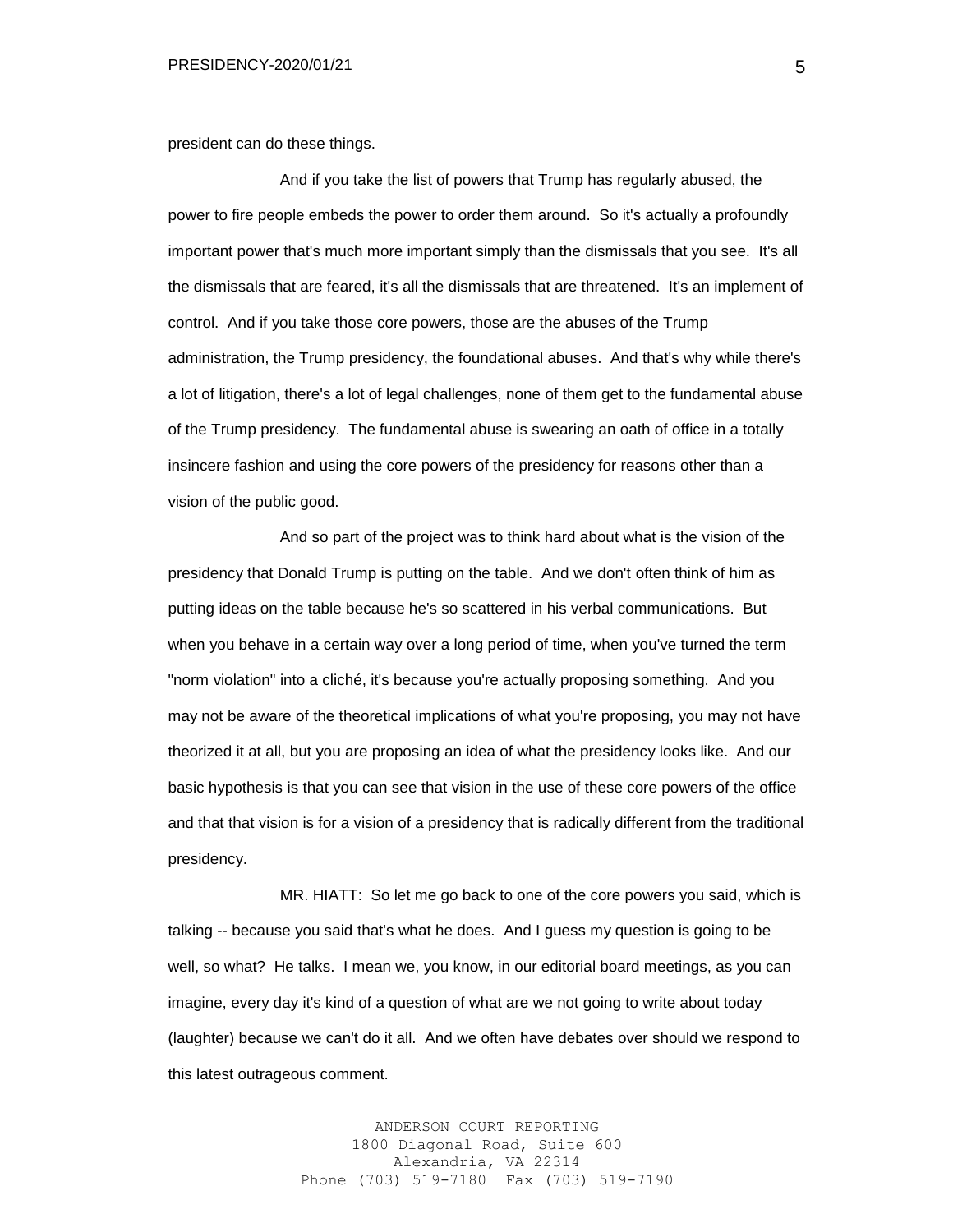You may remember early on he said oh, I'm going to take the license away from NBC, or threatening, you know. And some of my colleagues said, well, this is an outrageous assault on freedom of speech and press and we have to speak up. Others said, well, NBC doesn't have a license. (Laughter) Local stations have licenses, but it's not really in his authority to take them away necessarily. And so, you know, do you dignify it by writing an editorial, do you, you know, accept one more shattered norm if you don't write an editorial?

So if he says these things and he doesn't have the power, yeah, it's a power of the presidency but what difference does it make?

MS. HENNESSEY: So we thought a lot about sort of this question of presidential speech and the rhetorical presidency and what Trump means. And one thing we tried to take really seriously in this book is the idea that the presidency is a changeable institution and that it's changed dramatically over American history. And so to suggest that it was this one sort of pure thing and now there's this new person coming in doing things differently, that's absurd that this is part of -- there are ways that in which Donald Trump is sort of a completion of particular trends.

And so whenever we think about speech, this is one of the areas in which the American presidency has most radically change. You know, early presidents didn't speak to the public. And that was sort of considered a form of demagoguery and really sort of unacceptable as a political matter that the president would directly address and try and sort of incite the passions of the public. And then over time we have, you know, Woodrow Wilson and people who come in with very, very different ideas, right, sort of -- Teddy Roosevelt first with this idea of the bully pulpit and then Wilson really making that intentional step of no, I'm going to talk directly to the public because this is the way that I'm going to persuade people. And then he's reelected, right. And sort of this breach of norm, which seems so shocking at the time, actually becomes ratified and it becomes part of the presidency.

> ANDERSON COURT REPORTING 1800 Diagonal Road, Suite 600 Alexandria, VA 22314 Phone (703) 519-7180 Fax (703) 519-7190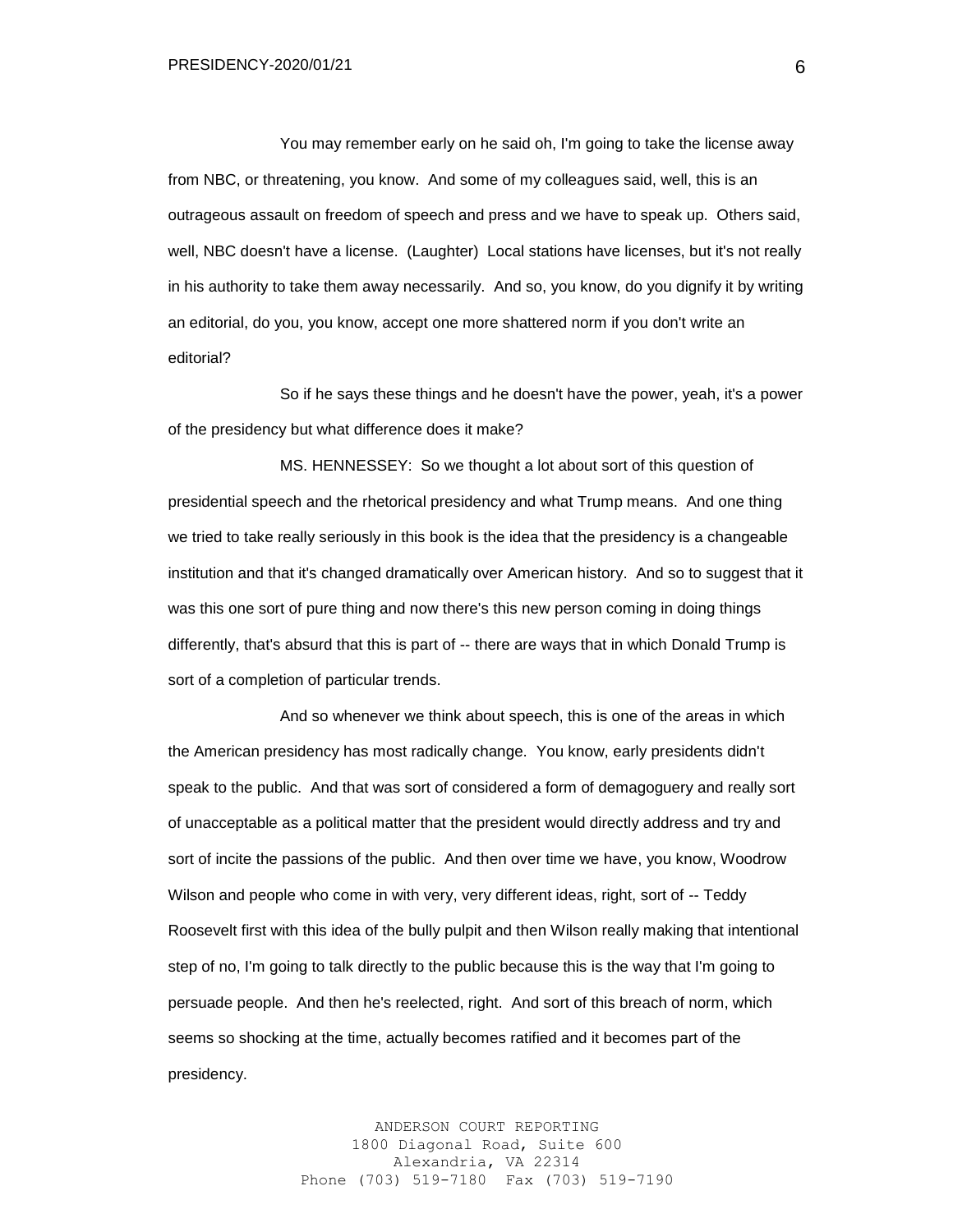MR. HIATT: I think you said it, one of the counts of impeachment in the first impeachment was that he was talking to the public.

MS. HENNESSEY: And with Andrew Johnson's impeachment, you know, the bitter menaces I think was the term they used.

MR. WITTES: The 10th article of impeachment against Andrew Johnson is a great read. And they basically impeached him for sounding like Donald Trump. (Laughter)

MS. HENNESSEY: And in one moment the norm is preserved and then at a later moment in history we choose not to preserve the norm. And there's also sort of a coarsening, right, a sort of -- dumbing down is probably not a fair way to describe it, but a more sort of direct and colloquial sort of presidential speech. And we see these trends happening over time. And so in some ways Donald Trump's sort of misspelled tweets is just the completion of that trend, of really speaking directly to the public, now without the intermediary of sort of a press apparatus or a press secretary apparatus, but directly to the public.

MR. HIATT: Or anybody proofreading his statements. (Laughter)

MS. HENNESSEY: Exactly. And it's certainly sort of a completion of the trend of anti-elitism in presidential speech.

And so to one extent, he's not really that different. It's not something new. On the other hand, he's doing something radically different with presidential speech, something that no other president has done before, and that's that he doesn't use speech to persuade. Ordinarily whenever presidents are speaking to the public or tweeting about people or giving speeches, they're trying to persuade, they're trying to build legislative coalitions and policy coalitions and win constituencies. They have sort of a purpose. And the way Donald Trump uses speech is completely different, right. He uses it to vent his own personal frustrations, he uses it to describe the world as he wishes it was rather than sort of the reality -- in some cases because he doesn't know what the reality is, in some cases because he's lying about what it is. But he's not using speech the way a president usually

> ANDERSON COURT REPORTING 1800 Diagonal Road, Suite 600 Alexandria, VA 22314 Phone (703) 519-7180 Fax (703) 519-7190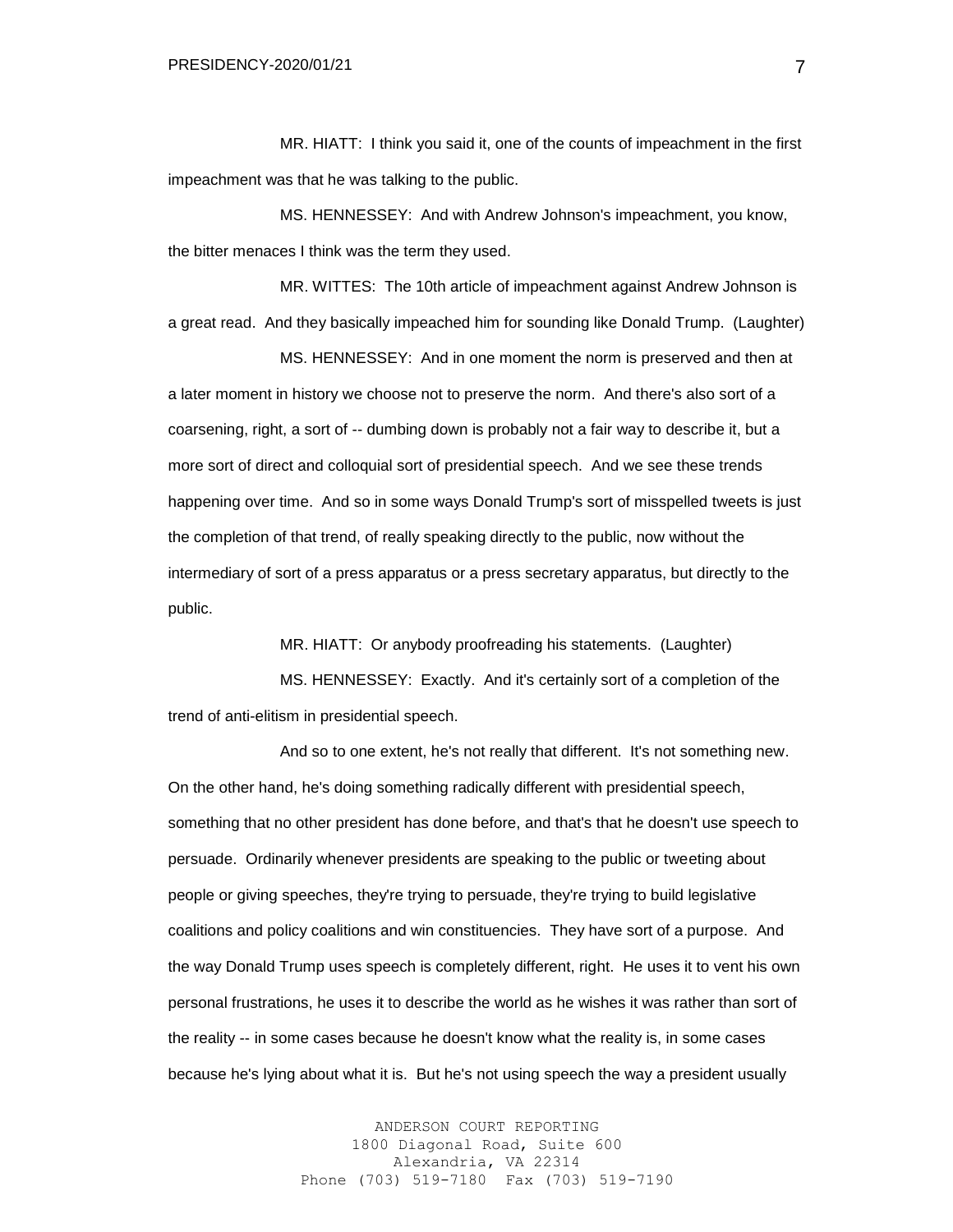does. And that's something really, really different and it's core to his sort of vision of the presidency, which is that the purpose of the presidency is not to do stuff, it's not to implement policy, it's to express the personal will of the president and the personal opinion of the president.

And so it's one area in which this really radical disruption of something we didn't even really think of as a presidential power, right. Of course he can speak. That it causes, you know, really interesting sort of structural outcomes.

MR. WITTES: Just to add to that. So there are a couple of other really I think important distinctive features of his speech. One relates to Susan's point that the purpose of it is different. And the fundamental purpose of Donald Trump's speech is to keep a narrow minority political coalition in line. And that is a distinctive feature in presidential speech. There's no attempt to use it to unify, there's no attempt to broaden the coalition. The ambition is to use it to enforce an orthodoxy in a minority coalition that is arguably - well, was in 2016 adequate to keep him in power. The second distinctive feature -- which I don't know of a prior example of this in presidential history -- is the sustained use of presidential speech for personal attack. And, you know, he has used it on a regular basis to leverage the power of the presidency against individuals. And some individuals who are, you know, prominent political opponents, some individuals who are, you know, public servants who he doesn't like for some reason. And that is a truly unusual thing, that sort of sustained naming of individuals and kind of the use of presidential power to loose mobs against people.

And that is connected to a vision that he has of law enforcement and its function and its function on his own behalf. And so I think all of those connect back to this idea of the presidency as fundamentally an expressive office rather than a management office with a service dimension.

MR. HIATT: So we'll come back to law enforcement. And I just -- if you'll allow me a plug -- you know, the reference to how presidential speech has changed over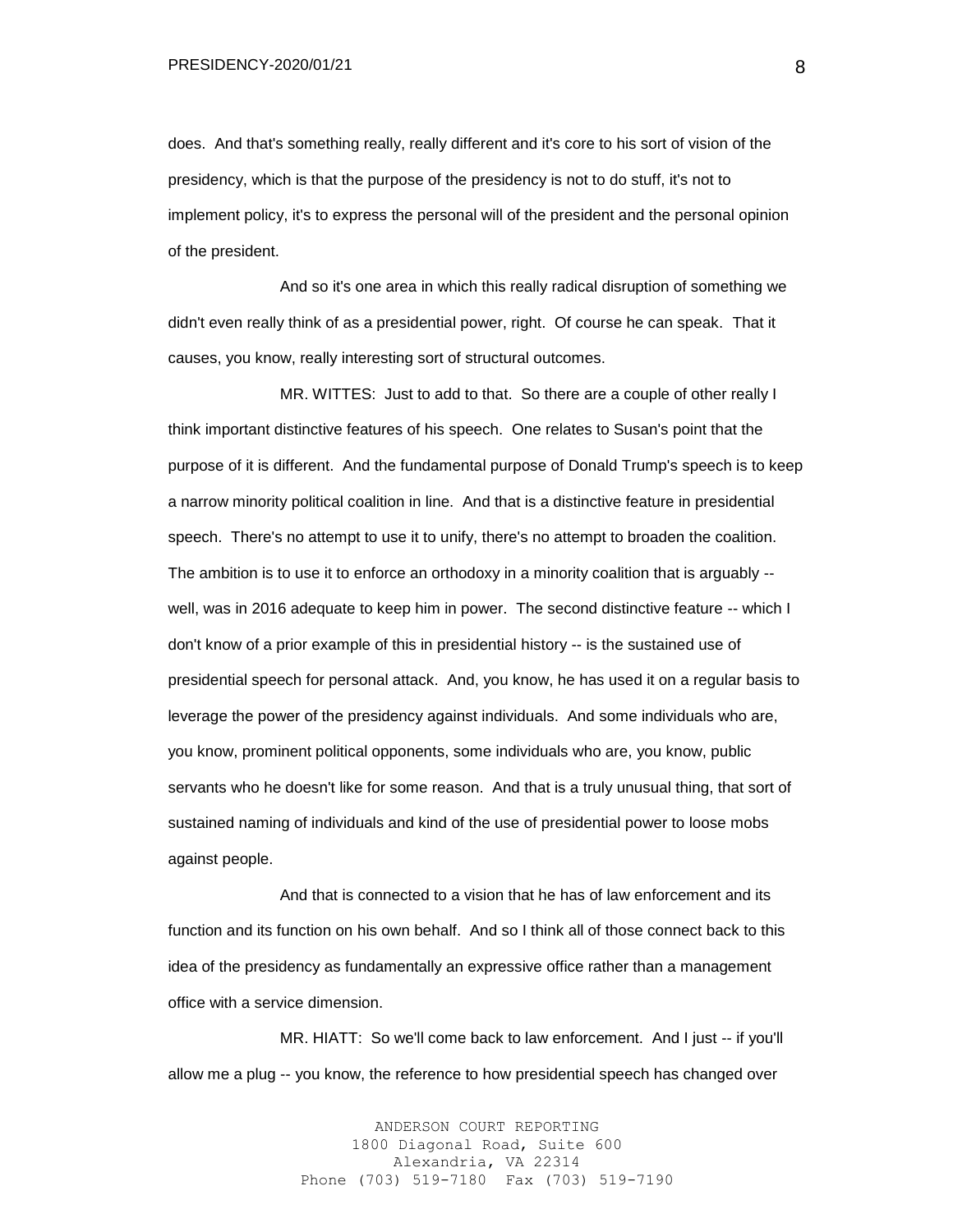PRESIDENCY-2020/01/21

time, this book turns out to be a really excellent and unusual way to learn history I found. In each of these areas, you know, what do the Founding Fathers think about presidential ethics and how has the enforcement of ethics changed over time in response to what scandals. You know, federal law enforcement, which didn't really exist at the beginning, how has that evolved. And so in a very painless way, they teach a lot of history in this book and another reason I recommend it.

So I want to come back to this idea of the expressive presidency. And you both kind of alluded to the idea that well he's not trying to get things done or he's not trying to get things done in the traditional way. So I have two questions about that. One will be well, a president who did want to get things done, which of these techniques would he adopt and which might he discard?

But before we get to that, I mean are we sure that that's true? Is this Administration -- I mean here there's a domestic policy council that has done a lot of work and, you know, changed a lot of regulations in many areas. Of course, the Judiciary is the most famous example. But is it possible that some of this stuff is functioning as a distraction for us in the press who would be paying much more attention to these changes in regulations if the show wasn't going on and he really does want to get things done or the people around him want to get -- talk about that effectiveness versus expressive.

MR. WITTES: Okay, so, first of all, I do not want to suggest that the Trump Administration has not been consequential from a policy point of view. Because as you point out, they've actually done a lot. And in some glib way that probably does reflect what Donald Trump wants to do. When we say that he's not about doing things what we mean is a little bit more specific than that, which is that he is not in any kind of day to day sense managing or supervising these things that are getting done. He is drawing a lot of attention to himself and allowing a group of people around him to function within their zones with a surprising degree of autonomy, subject always to his own sort of temper tantrum type vetoes.

> ANDERSON COURT REPORTING 1800 Diagonal Road, Suite 600 Alexandria, VA 22314 Phone (703) 519-7180 Fax (703) 519-7190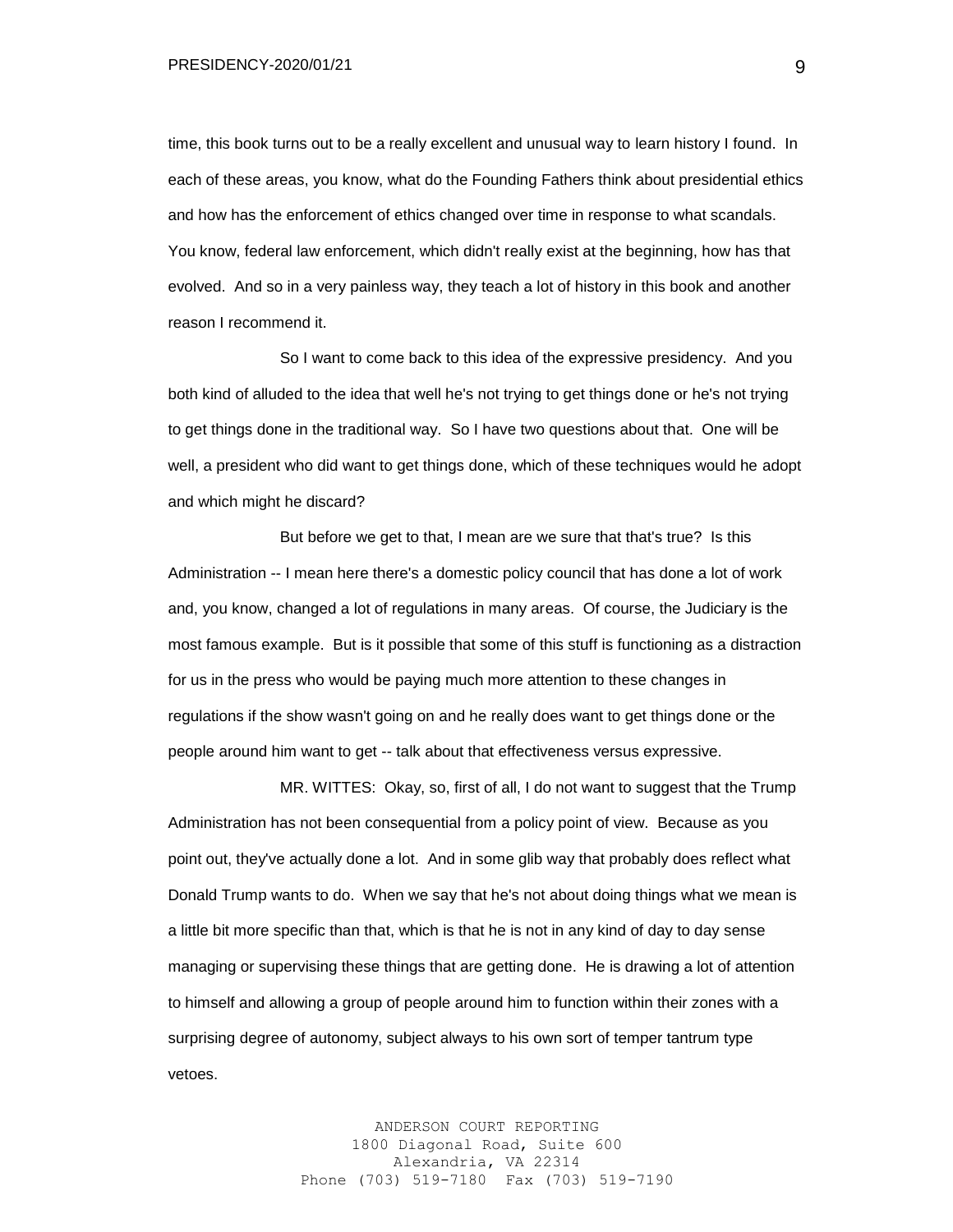But, you know, whether that reflects a coherent policy vision on his part or whether it's a -- you know, a sort of mood that he sets that people execute, I actually don't think is all that important. The point is he's much less effective than he could be if he were a little bit more disciplined and he creates, I think, a -- he is less effective than he could be because he privileges the parts of the presidency that are about displaying himself, you know, tantruming in public, putting on a show, over the parts that are about management.

That said, one of the weird effects of that is that people below him have a strange degree of autonomy, which in some cases means like, for example, in the EPA, they can do all kinds of things, right. And it's so that it doesn't lead to policy, it's that I think if you had sat down with Donald Trump and talked, you know, a year before the election and said what are the things you want to get done in all of these agencies, he wouldn't have been able to list the list of things that they're doing.

MR. HIATT: Right.

MS. HENNESSEY: I would offer sort of two examples, both from the first week of Trump's presidency that I think sort of get to this point.

So the first one is the infamous crowd size controversy. The president was very upset at the idea that more people had attended Obama's inauguration than his inauguration when a National Park Service twitter account re-tweeted an image that showed a side by side crowd comparison that just made clear that his crowds were in fact smaller than Obama's. And so what the president did -- and we now know that he did this personally from later reporting -- is sort of in his first 24 hours as president of the United States, he's screaming at the newly appointed interior secretary, telling him to get this picture down and to find other pictures that show that his crowd was bigger. And so this order goes out from the White House, no more tweeting across the National Park Service and the Interior Department. The president is the head of the executive branch, he's in charge, and their boss is telling them no more tweeting.

Now, the National Park Service actually uses Twitter for emergency

ANDERSON COURT REPORTING 1800 Diagonal Road, Suite 600 Alexandria, VA 22314 Phone (703) 519-7180 Fax (703) 519-7190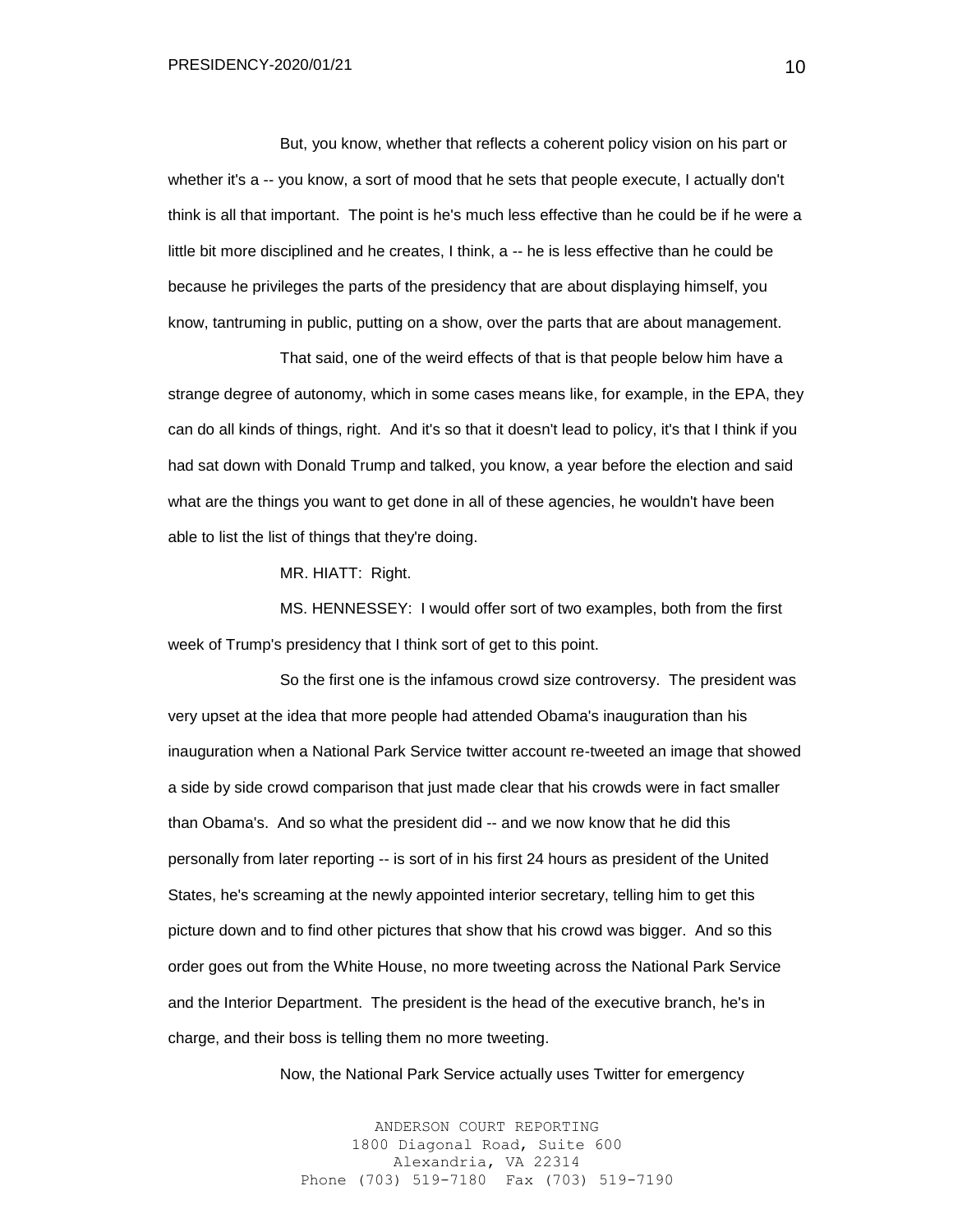communication when, you know, a flood happens or a mudslide or an emergency route or a park closure. They use it to communicate with the public. And so you see individuals who work just ordinary jobs, civil servants in the executive branch, saying, what, really, you don't want us to tweet about emergencies because you care about this sort of crowd size picture? And the answer is yes. There's nothing that stops the president from caring about something dumb and silly and petty. And the entire sort of government is -- executive branch is structured to serve that interest.

And so when the president cares enough to articulate it and give an order, the massive apparatus of the federal government turns itself to executing that policy.

Now, the same week the president issued his travel ban, sort of the original, you know, keeping of his campaign pledge. Now, this is one thing that he pledged during the campaign. He said total and complete shutdown of all Muslims entering the country. And a lot of people, including myself, said well he can't do that, you know. It's sort of like the NBC license, right. Well, you can't do that, there are laws and, you know, DOJ is not going to help you do that and OLC is not going to sign off on that. And so, you know, be my guest. And Trump's response was okay, because guess what, I don't have to ask DOJ, I don't have to ask the Department of Defense, I don't have to ask the State Department, I can just do things. And so he issued this order. And in some ways it's stunning, it shows how immensely powerful he is. He's stripping off sort of these normative process constraints and saying, no, it's just me, it's just what I want the presidency to be.

What ends up happening is the order gets struck down and it gets struck down again. And so eventually the travel ban that goes in to effect and is upheld by the Supreme Court is much more modest than the first one, it looks much more like what would have happened had the interagency process occurred. But for Trump --

MR. HIATT: And those still harmful to many innocent people.

MS. HENNESSEY: Still harmful, but for Trump what mattered was the expressive dimension. It didn't matter what actually went into effect, it mattered that he felt

> ANDERSON COURT REPORTING 1800 Diagonal Road, Suite 600 Alexandria, VA 22314 Phone (703) 519-7180 Fax (703) 519-7190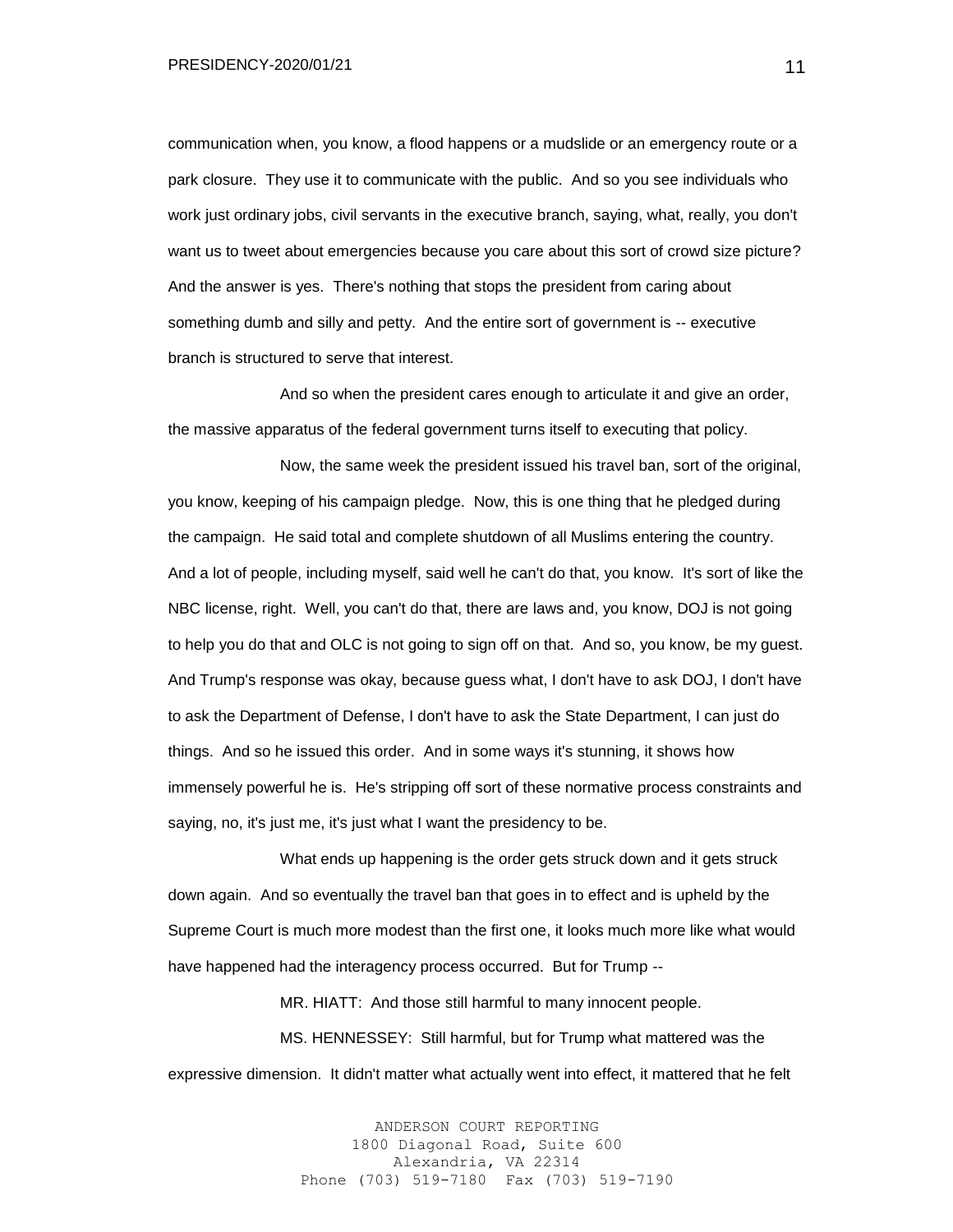like he could say he was doing something and the actual connection to the ground just -- it is apparently far less important to him.

MR. HIATT: So let's take that as a jumping off point to ask, okay, well to what extent has the system held? And, you know, he said he was going to ban Muslims. He couldn't, so we should feel good about things. (Laughter)

MR. WITTES: All right. The system has held in some ways much better than we could reasonably have expected it to, and in some ways much less well. And so this, just speaking personally, the sense in which it has held better is the number of people who have slow walked orders, just forgotten about things that were supposed to happen, all of these notes removed from the president's desk, or letters to withdraw from treaties, right, people who were going to be fired who aren't, and all of that mitigate -- is the system -- you know, the body rejecting the transplanted organ, right. And is the system saying if the executive branch absolutely forces us to do this we will do it, but unless, you know, you do it in exactly the right way we will find a way for it not to happen or to happen in a way that's less damaging than what you're describing.

And all of that would be an unqualified good if it weren't for this small matter of, you know, democratic government and elections, right, which is that, you know, none of the people who are resisting the president here are elected officials. He actually is an elected official. And the habits of resistance to elected government are very bad and poisonous habits in a democracy. And you can say the immediate effects are almost all for the good, but the long-term consequences are quite dangerous.

So that's the sense in which the system has worked better. And by the way, you know, I don't mean to criticize the officials who've done this. There are a lot of heroes in the State Department, in the FBI, in the Justice Department. Most of them we'll never hear about.

The sense in which it has held up worse, if you had told me three years ago that the senior leadership of the Justice Department would be as bad as it has been, and I

> ANDERSON COURT REPORTING 1800 Diagonal Road, Suite 600 Alexandria, VA 22314 Phone (703) 519-7180 Fax (703) 519-7190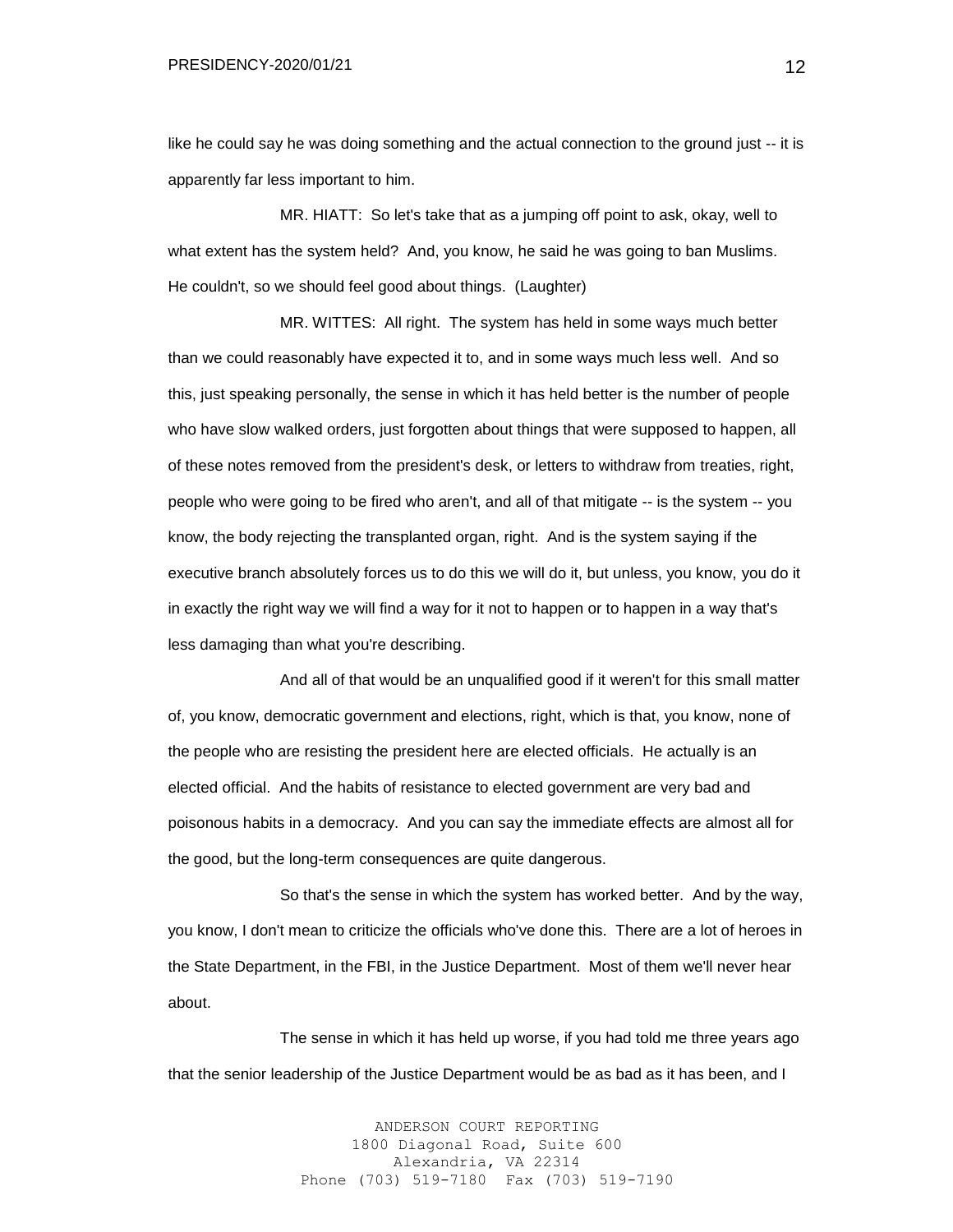was the person who wrote the piece that Susan's describing that touched this off, which said, hey, the vulnerable spot is the Justice Department, I was the person who warned about that -- I never anticipated that it would be as bad as it has been. And I think --

MR. HIATT: Give one example of --

MR. WITTES: Well, the most florid example is the attorney general announcing a conspiracy theory. This is Bill Barr announcing a conspiracy theory that comports with the president's political preferences, says he has evidence of spying on the Trump campaign, will not produce any of it, will not discuss any of it, launches an investigation of it, apparently without an obvious predicate, and the publicly contradicts the inspector general who concludes the opposite. That should be an unthinkable sequence of events. And it's not and it's not remotely as big a scandal as it ought to be.

And so, you know, if you said -- you know, as the person who warned about the Justice Department being the weak spot, it has been at the senior leadership levels weaker than I expected it to be.

MS. HENNESSEY: So whenever you're writing a book like this that is sort of happening in real time, there's always this tension of kind of trying to keep the book open to the end. And so we kept going back and rereading things that we'd written to make very small sort of updates and the updates get smaller and smaller.

And one of the last -- I think for me sort of the most terrifying edits that we made in the book was at the end of this chapter on sort of the Justice Department and law enforcement independence. We had said, you know, look in important ways it's held, right; we haven't seen X, Y, and Z happen. And we had a line that said something to the effect of, you know, we haven't seen a Justice Department. We've seen the president tell his attorney general to investigate Hillary Clinton, right. Hideous abuse, you know, sort of unacceptable, unimaginable that a president would do this. But Jeff Sessions kind of ignores him, he doesn't do it. And then we wrote, you know, we haven't seen the Justice Department actually prosecute the president's political opponents. And we had to edit that sentence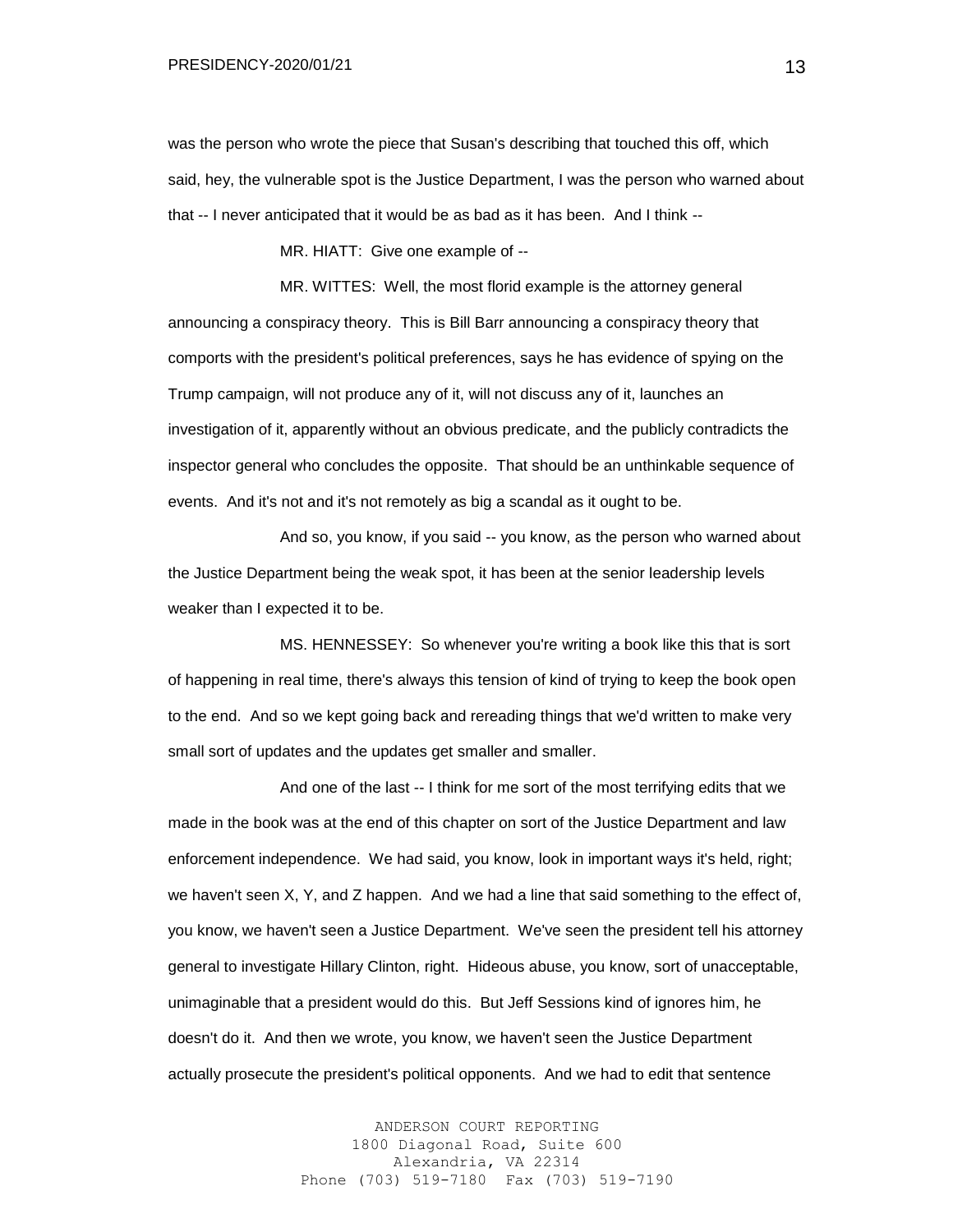PRESIDENCY-2020/01/21

because the Justice Department appears to have attempted to secure prosecution against the former deputy director of the FBI in circumstances in which certainly the public facts wouldn't have supported that. And it appears as though a grand jury actually declined to indict, although we don't actually know what happened.

MR. HIATT: Andrew McCabe.

MS. HENNESSEY: Andrew McCabe. And so we had to add in like a little caveat of mostly or, you know, by and large hasn't. The idea that a statement like that, something that should just be a sort of gospel truth in a democratic society, that the Justice Department is not going after the president's political opponents for political purposes, that we had to start to caveat that, you know, I do think is sort of a dramatic illustration of how even people who are really skeptical of this president sort of didn't imagine the extent to which we would get into what feels like really perilous waters.

MR. HIATT: I wonder if almost equal collapse, to what you're talking, is not the leadership of the Republican Party and what impact that has.

MR. WITTES: Yeah, so I mean the focus of the book of course is on the President and the presidency, but you're quite right that one of the things that conditions the behavior of the presidency is ultimately the fear of impeachment. And that's the thing that actually backstops a lot of the what we call norms, which are actually our baseline expectations of presidential behavior. And if you take that fear away because the leadership of your own political party can guarantee an unsuccessful impeachment and gives up its institutional role on behalf of its partisan role, you actually destroy the entire deterrent of fact with respect to behavior that the separation of powers is supposed to engender, and that is what's happened here. We are not, you know, political scientists who have like endeavored to sort of study the like way the party system has overtaken the separation of power system, but I do think that is a significant part of the story.

MS. HENNESSEY: Yeah, like one thing we identify is, you know, this is an ingenious magnificent system of government sort of two centuries of almost a miracle that

> ANDERSON COURT REPORTING 1800 Diagonal Road, Suite 600 Alexandria, VA 22314 Phone (703) 519-7180 Fax (703) 519-7190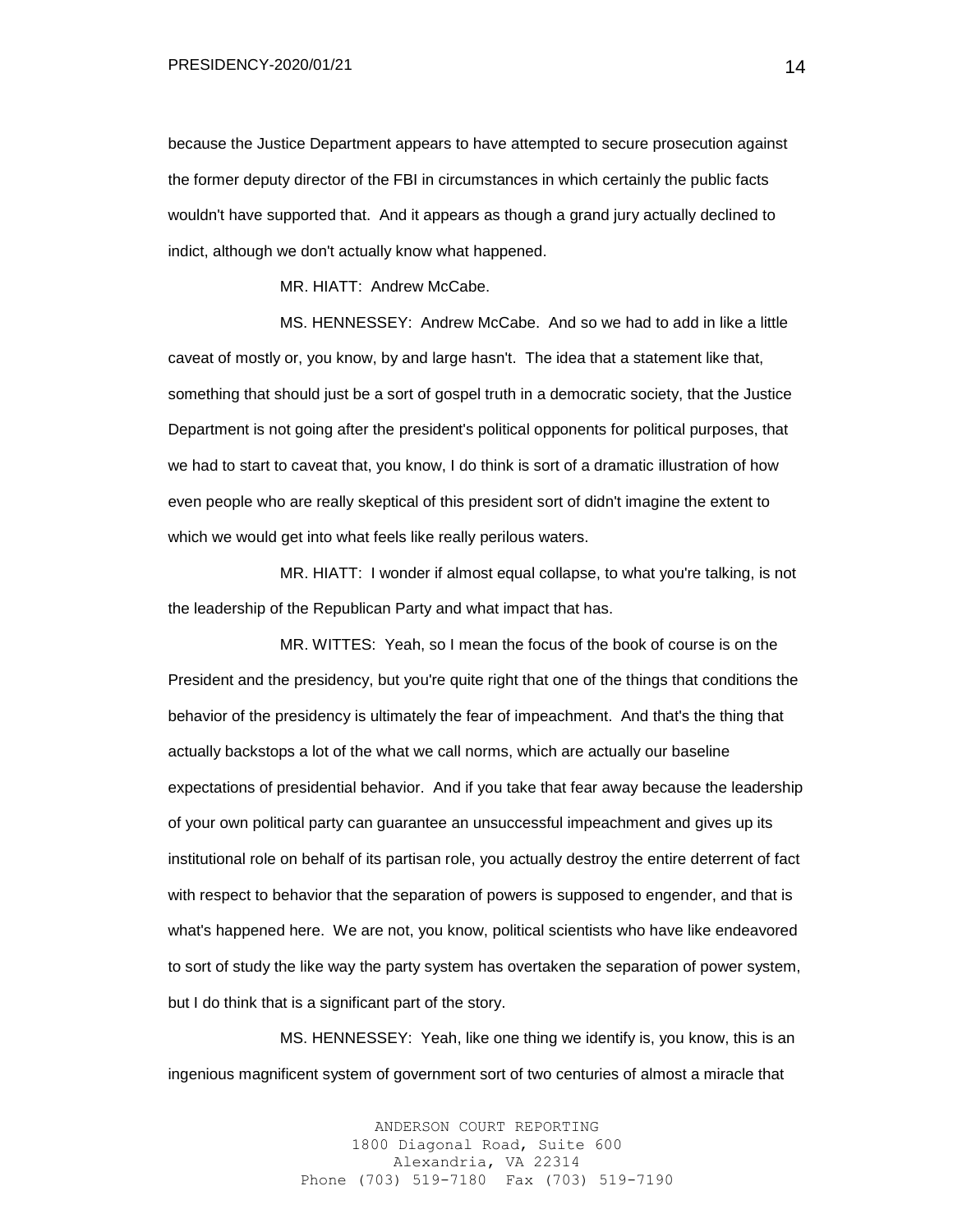sort of the Constitution constructs. There are a few areas in which the founders just got it wrong. The assumptions they made whenever they were writing this document were just incorrect. And that's that they don't foresee the rise of factions in political parties overtaking the structural separation. And, two, they believe the electoral college is going to keep a demagogue out of the White House. They understand the risks that are inherent in this astonishingly empowered executive that they are creating. They talk about it. There's a whole anti-federalist movement that's telling them, you people are crazy, do you know what a bad person could do with these powers? What if he lied, what if he didn't care about his oath of office? You know, you're going to have an elective king. This was sort of core to the founding. But they decide that this is a risk worth taking because they want an energetic executive, an executive that can do things, that's nimble and responsible and democratically accountable. And the place in which that breaks down is when the electoral college actually ends up producing the contrary result. They were concerned about the general population electing, you know, a populist demagogue, and then they thought the electoral college would fix it. But what happened here is the general population got it right, the general population, including many Republicans, rejected this vision of the presidency, rejected this person. And it was the electoral college that came in and actually puts him in office.

And so, you know, those are two things that I think you have to grapple with if you're trying to look at this presidency through sort of the lens of, you know, is what's happening here in keeping with what occurs at the founding.

I would add one note of optimism, and that's that we have a long chapter on investigating the president. We talk about Congress sort of outsourcing its job to the executive branch for a long time. The Ukraine scandal, what we're seeing now is doing what it's supposed to do, not waiting for Ken Starr or Bob Mueller or whoever else to give them the facts about the president, who's ultimately the boss, but calling their own witnesses, undertaking their own investigation. And so there is sort of I think a thread of optimism left that maybe this is the shock to the system that actually gets it to start functioning in the way

> ANDERSON COURT REPORTING 1800 Diagonal Road, Suite 600 Alexandria, VA 22314 Phone (703) 519-7180 Fax (703) 519-7190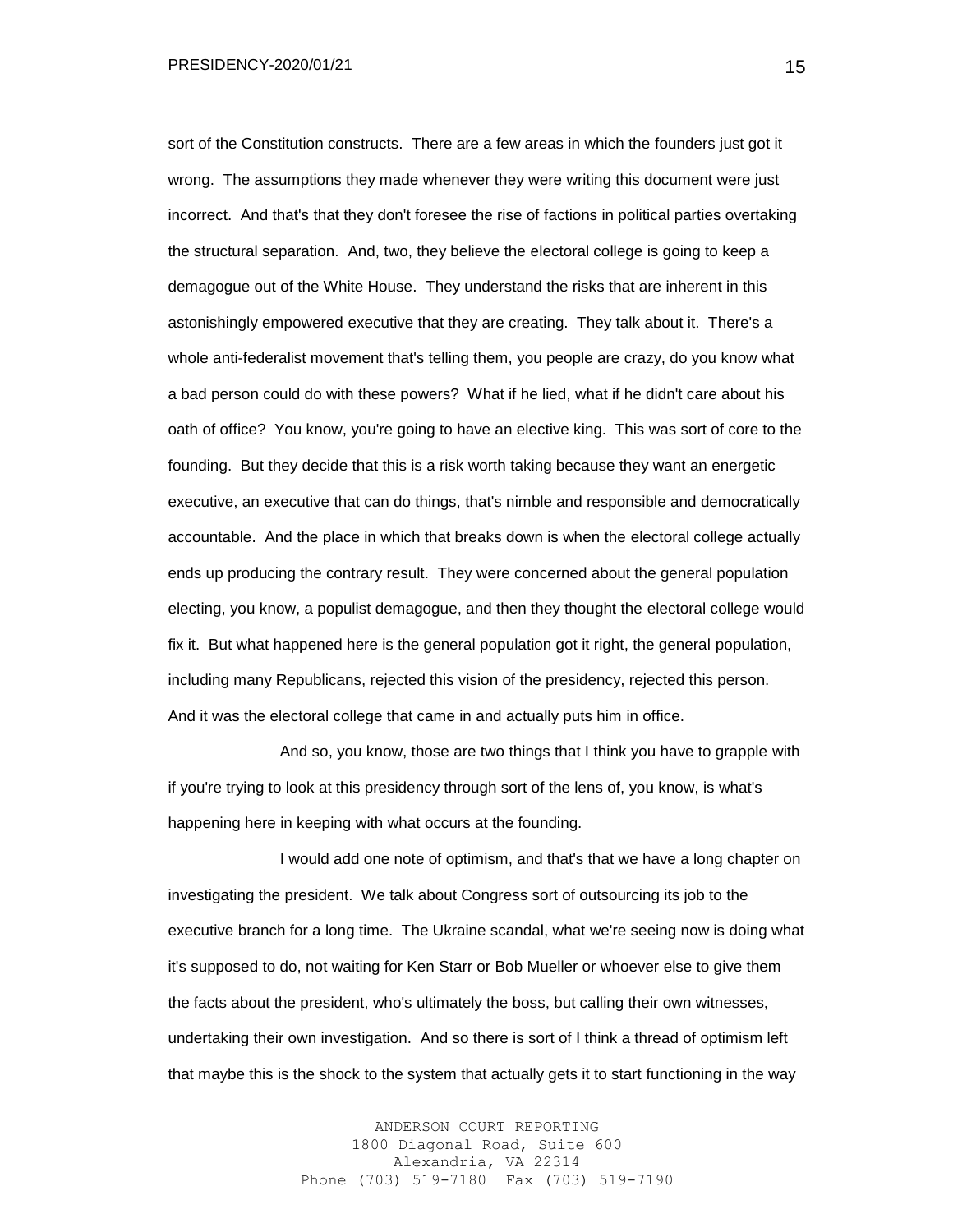it's supposed to.

MR. HIATT: So this Ukraine investigation was just getting started when you had to write your last words here. But I mean you got a pretty prescient postscript in. But, okay, we have impeachment and then by prediction, acquittal, although we don't know for sure. If it comes out that way, do we have the deterrents you talked about or do we have the -- what's the effect?

MR. WITTES: Guess. (Laughter)

MR. HIATT: Susan?

MR. WITTES: No, go ahead.

MS. HENNESSEY: I think it's two part. One, the history of impeachment in this country is the history of failed impeachments. And so this notion that you impeach the president and then he gets acquitted and then therefore, you know, you shouldn't have done it in the first place. No, impeachment plays a really important role of setting boundaries and telling this president and future presidents, this is impeachable conduct and so you engage in this at your own risk and your own peril. And so I think it's -- I'm surprised that we found ourselves here, I'm heartened that we find ourselves here. And I think this is a healthy and important sort of structural response and a congressional response to really grave, grave breaches of public trust and of abuse of office, regardless of whether the acquittal comes.

That said, we have the entire Mueller investigation, we have the Mueller report, which also shows shocking, stunning, you know, historic abuses of office. Bob Mueller testifies, it's not good enough television ratings or, you know, it's -- people say well, that's the end of sort of the hopes of impeachment. And the next day the president picks up the phone to have this phone conversation with President Zelensky. And so this president's instinct to always up the ante does appear to be almost pathological to his nature, sort of a part of his being.

And so I do think that we have to think about sort of the post acquittal - what happens when the president has called your bluff and has said, you know, well I don't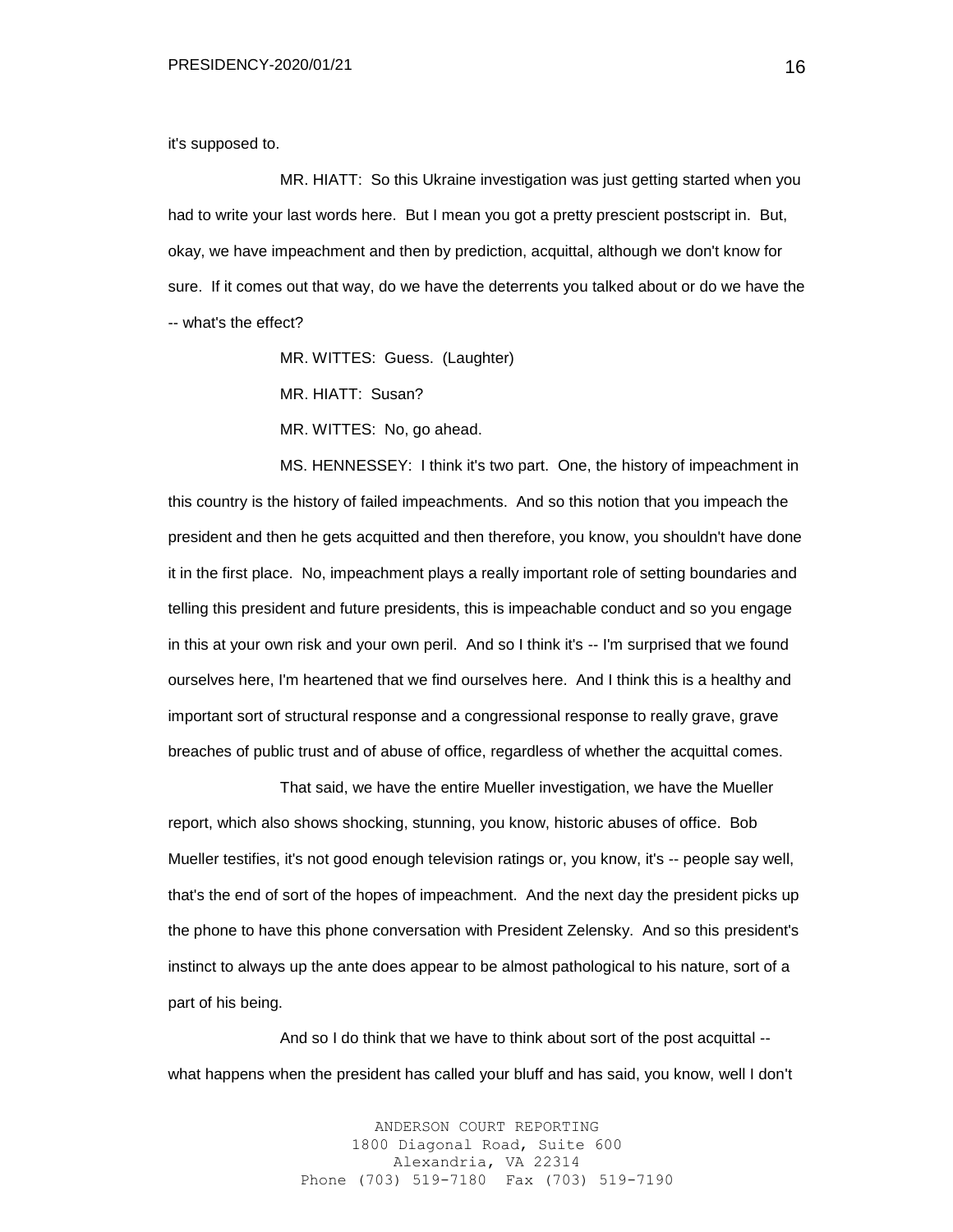think you're going to impeach me again, certainly not before November. What does that mean and what do the constraints and sort of checks look like at that point? Even more to the point, if he's reelected, that really is sort of the moment of ratification. He's put this vision on the table, he's shown you can get away with a lot of stuff that a lot of people would have predicted was completely impossible. But he hasn't proven that you can be politically successful. He hasn't proven that you can do that and be reelected. And I think if he does that prove that proposition, then we're going to see not just a second term of Trump, but more Trumps and different Trumps and smarter Trumps and left-wing Trumps and further right Trumps. And that's the moment at which you actually do change the office. And it's sort of the choice of is this just a weird anomaly – and we've had weird anomalies in the presidency and sort of recovered and returned to the mean – or is this a transformative moment, you know, in the way some prior presidencies have been transformative moments.

MR. HIATT: I mean just on that, as I read in the book, well, will the American public say this is the kind of presidency they want, this is -- I mean is it not possible, maybe just as depressing, but that the American public would be saying we just don't care as much as you guys do about his transgressions and we're happy that the economy is good and, you know, things seem -- nothing -- all these terrible things that you said were going to happen, like war and torture haven't happened and, you know, he's a president in a fairly peaceful prosperous time and he gets reelected?

MR. WITTES: Those are the same thing. So active approbation almost never happens because a vote for president is a -- it's like -- other than climate, it's like the ultimate multivariate equation, right. You get all these inputs through policy preference, which guy do you like more, you know, your party instincts, your sense of the ambient environment of the country, and you have to distill that into a this person or this person kind of binary choice. And so what the role of active approbation of the president's transgressive behaviors with respect to the office is in any individual's vote can be very hard to identify, but then aggregate that over 300 million people and it's really impossible.

> ANDERSON COURT REPORTING 1800 Diagonal Road, Suite 600 Alexandria, VA 22314 Phone (703) 519-7180 Fax (703) 519-7190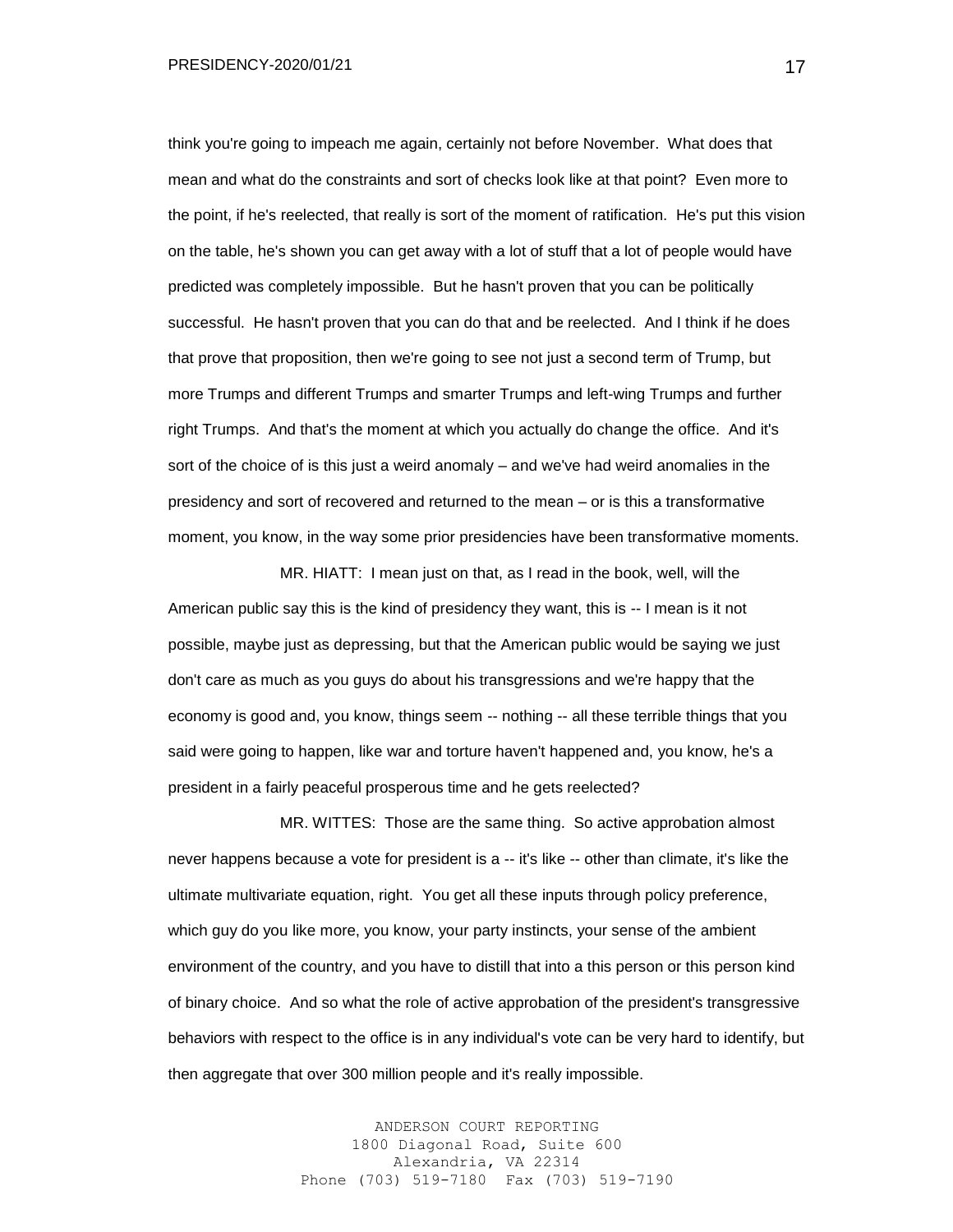The question is when you have a person who is using the office in a fashion different from the predecessors -- and the first extreme example of this is Andrew Jackson, whose vision of the presidency is quite different from his predecessors. Ironically of course, the word used was populist. Although, something of a different sense of it than with respect to Trump. When you reelect that person, you are ratifying that vision, whether you know you are doing it or not. And when Franklin Roosevelt ran for a third term in office and people voted for him, they were ratifying the proposition that the third term in office -- the two-term tradition should go in the face of World War II. We ultimately revisit that decision. And after Roosevelt's death a constitutional amendment returns the two-term tradition and constitutionalizes it. When you vote to reelect somebody, you are voting to ratify at some level, even if you don't mean to be, you are voting for the proposition that all things being equal this person with all his eccentricities with respect to the office, is less objectionable than the alternative.

MS. HENNESSEY: I mean look, I -- this is borrowing a line from Ben, but in a democracy eventually you get the presidency the people want. And the core I think thesis of this book is that we have this traditional expectation of the presidency and it's up to the American public to decide if they care about it. And if the answer is well, you've identified all these norms and we don't really care about it. They aren't worth defending and they aren't worth sort of protecting, then they'll go away and we'll get something different. And they've gone away in lots of sort of small and large ways.

What's on the table right now is a radical and dramatic revision. And so I think the point really is to not fool yourself into thinking that this isn't a ratification of all of these things and really wanting as we go into this election year people to think not just about whether or not they should accept or reject Donald Trump -- although, you know, we certainly have a view on that that we're candid with in the book -- but also who the next president should be and what they should stand for and what should we expect from them. Because ultimately it's going to be up -- even if Donald Trump is, you know, defeated and

> ANDERSON COURT REPORTING 1800 Diagonal Road, Suite 600 Alexandria, VA 22314 Phone (703) 519-7180 Fax (703) 519-7190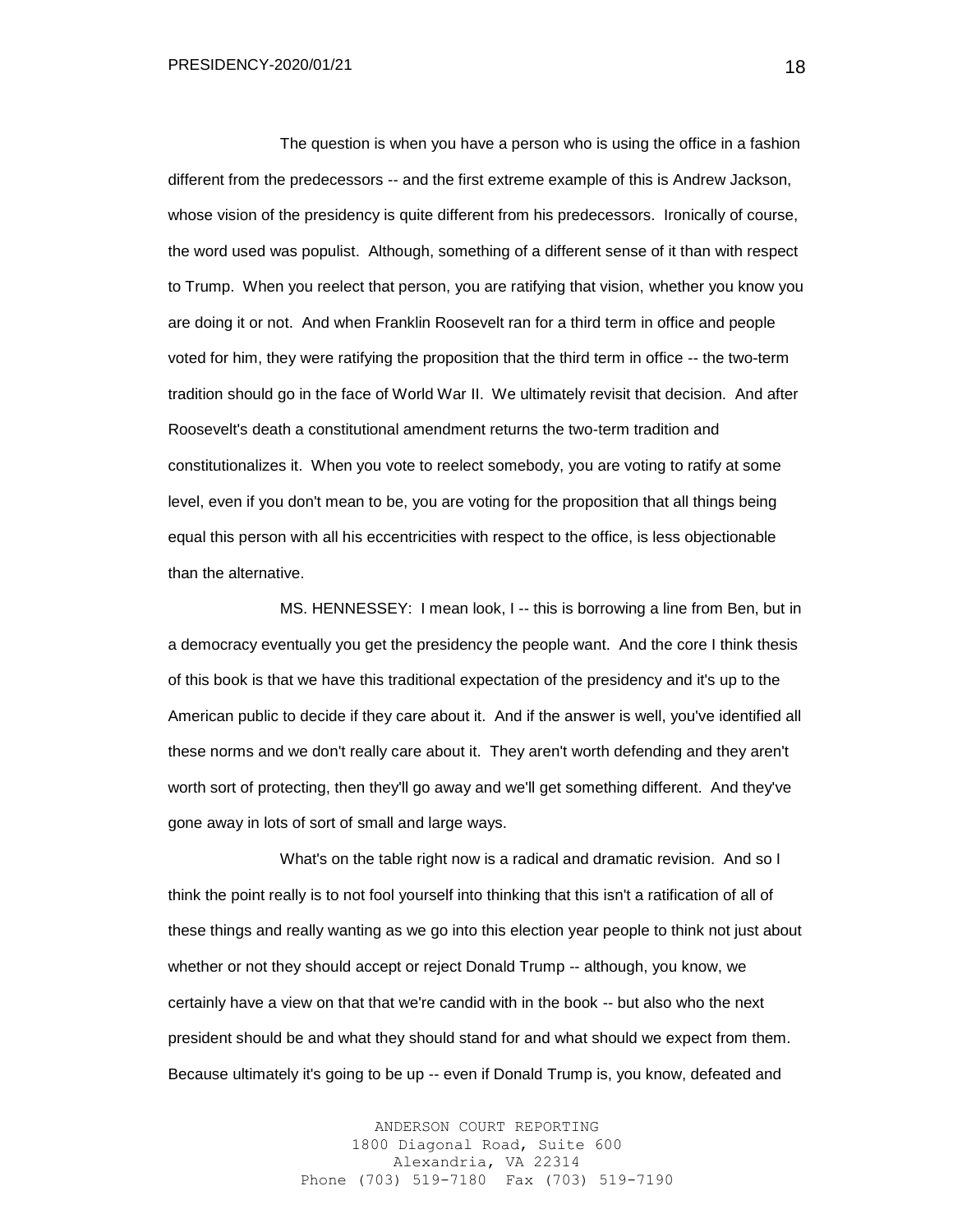doesn't get a second term -- it's going to be up to the next president to decide whether or not they want to reinstate certain norms.

So if a Democrat wins and they come in and they say well, you know, FBI director Chris Rice seems like a nice guy, but he's not my guy, you know, and now I can see that I can fire the FBI director -- and yeah, yeah, there's this 10 year term, but now we know that that doesn't really mean anything -- and I want my own person, because I want someone who's going to protect me and prioritize the things I care about. Who would stop them? Who in Congress could really, you know, express shock and outrage? But if they don't do that, then this notion of a 10-year term for the FBI director, something really important to independent law enforcement goes away. And so we have to identify the constraints because ultimately it's going to be on the next occupant of the office to decide if they are going to self-constrain even when it might not be convenient or advantageous. And I think there are 100 examples of similar choices.

MR. HIATT: I want to come back to the next occupant, but first let's dwell on the other unhappy possibility, which by the way I would say would be a ratification not only here, but for the world.

MR. WITTES: Sure.

MR. HIATT: Where a lot of other leaders right now aren't sure is this is an aberration or not, but reelection would tell them that, okay, that's who the United States is now.

And I recently had a conversation with somebody saying, okay, if he's impeached, acquitted, and reelected, and then he's in office not worrying about reelection, maybe not worrying about impeachment, he's really unbound, and the person I was talking to said, well, so what. If he doesn't really believe in anything particularly, what would he do with that, or how would it be more dangerous than a first term. You know --

MR. WITTES: So Trump is a liar and he lies a lot. (Laughter) But then we have a whole chapter about the lies. But there is a subject about which he is actually

> ANDERSON COURT REPORTING 1800 Diagonal Road, Suite 600 Alexandria, VA 22314 Phone (703) 519-7180 Fax (703) 519-7190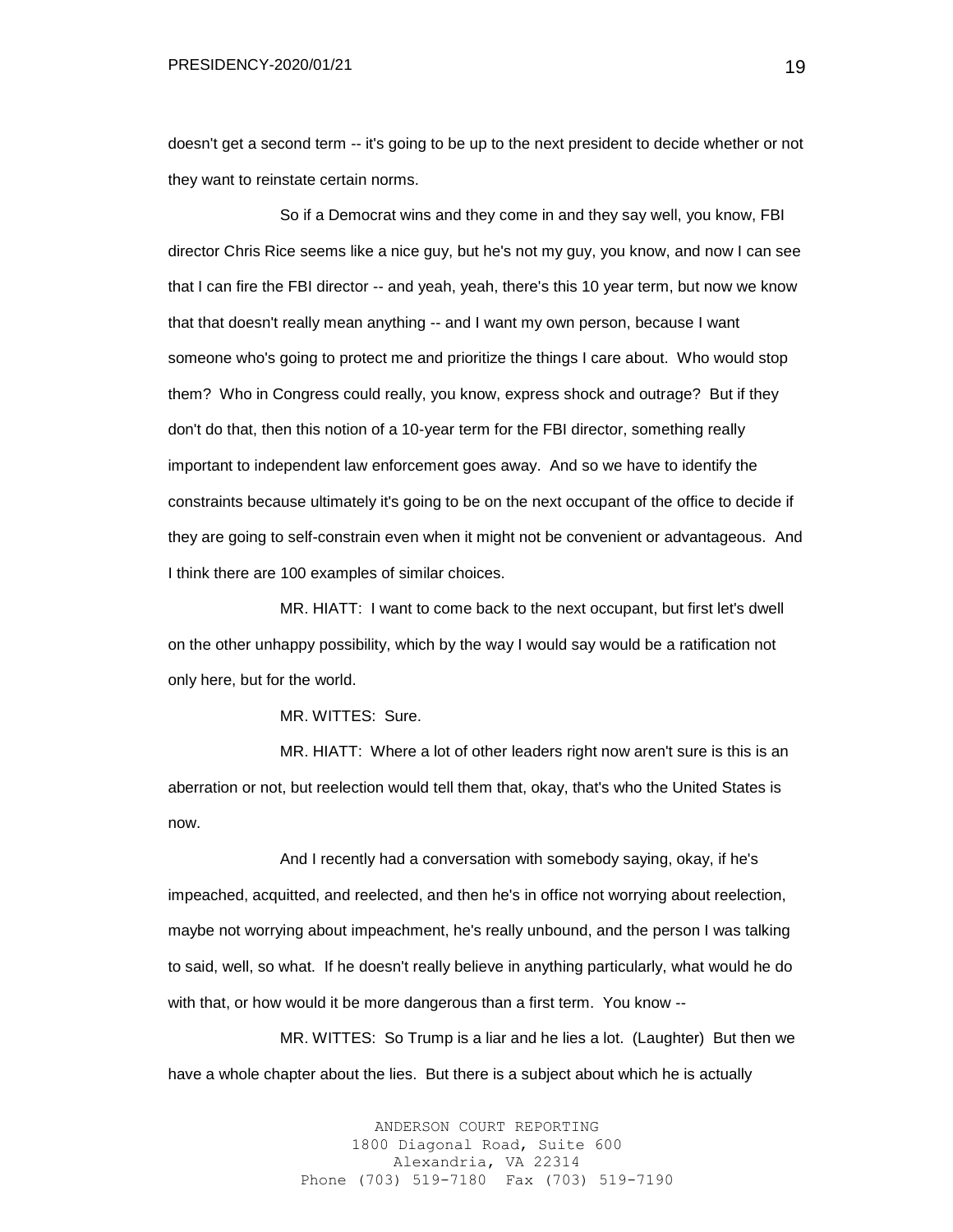PRESIDENCY-2020/01/21

incapable of dishonestly. Even when he tries to lie about it, the reality just comes through because he's actually incapable of being dishonest about his own emotional state. He's completely emotionally transparent, which is why when he's upset because there's an impeachment trial going on, when he tweets I'm not upset about an impeachment trial because it's ridiculous, it's a witch hunt, everybody knows what that means, right, because he's actually quite emotionally transparent.

One thing he is always honest about is his vision of law enforcement. And he has, you know, said very clearly that he believes that law enforcement is there to go after his political enemies and to protect him and his friends. And he will say that very candidly. We quote in the book a remarkable interview that he gave to a radio station about how upset he is that the Justice Department isn't doing more to go after Hillary Clinton and isn't protecting him and how much he admires attorneys general who have protected their presidents.

I think you can imagine if he were reelected that the core thing that would be unrestrained is that idea of what the coercive powers of the government are for. And right now there are certain limitations. And the big ones have just been people's refusal to do what he asks or what he says. But another one has been this kind of sense of caution, right, that there's some inhibition about allowing this vision to overtake us. And I think once you ratify that vision and you say there is no difference between Donald Trump and Barack Obama or George W. Bush or Bill Clinton or George H.W. Bush, and that there's no difference and it is acceptable for a president to loose the coercive powers on behalf of his own vindictive self-interests through impeachment, you know, whether it's foreign law enforcement in the form of the Ukraine stuff or domestic law enforcement in terms of the John Durham investigation or what he wants to do locally. I don't see why that would not be much worse in a second term.

MR. HIATT: I mean is the Justice Department and U.S. Attorney offices around the country -- I mean are they not staffed with professionals who would continue to

> ANDERSON COURT REPORTING 1800 Diagonal Road, Suite 600 Alexandria, VA 22314 Phone (703) 519-7180 Fax (703) 519-7190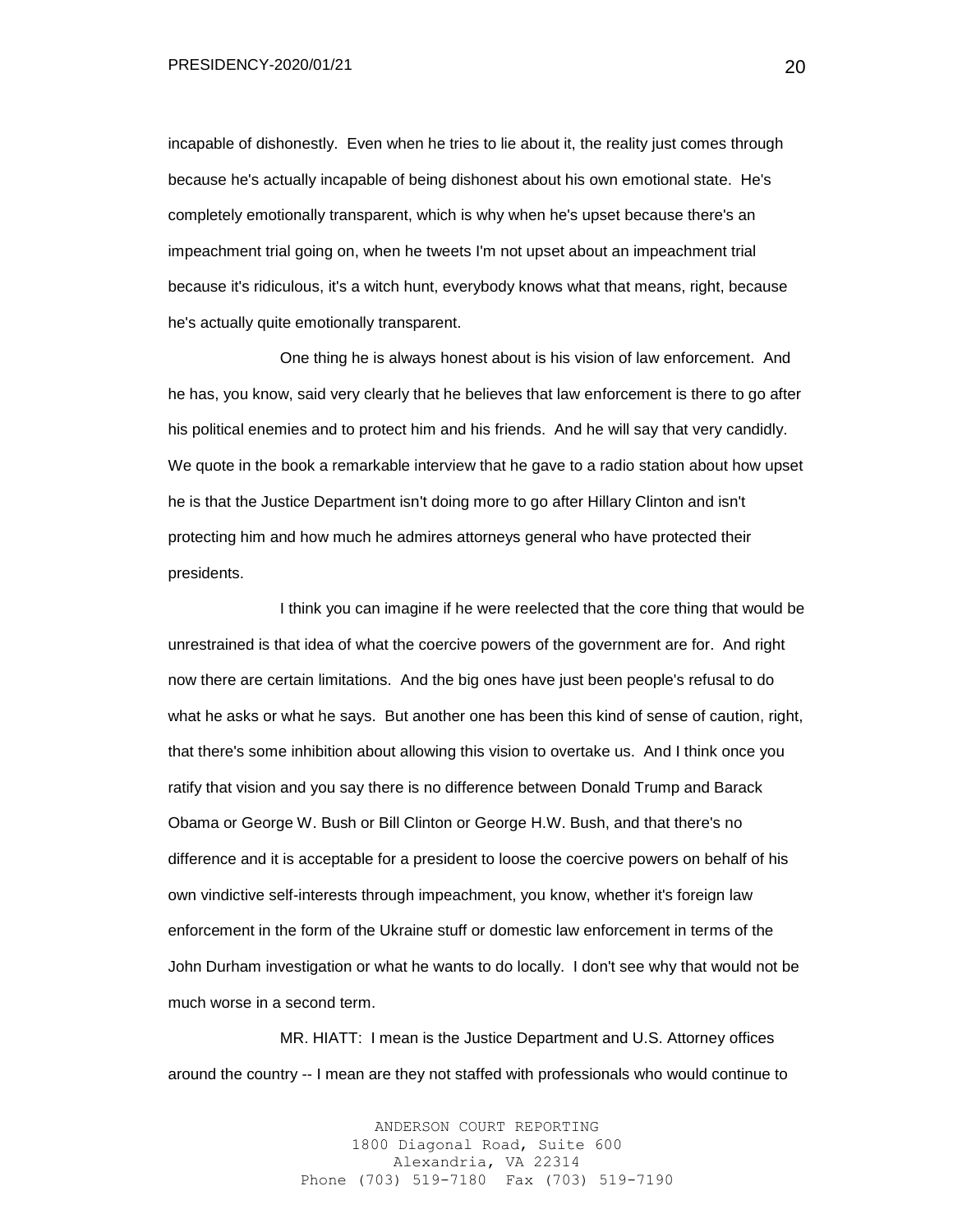resist, or would the professionals give up? How would that --

MR. WITTES: All of the above. They are staffed with professionals who would continue to -- would insist on predication for investigations and you wear those people down over time and you recruit people, you hire people who are a little bit less likely to behave that way. You're not going to destroy a proud serious professional institutional culture overnight, but guess what, it isn't overnight, it's been three years already, and it's been three years of a certain degree of demonstration project in that regard. And now you're talking about a ratification of that and another four years of it. And eventually institutional cultures are fragile. Do I know how many days, of how energetic assault on it it takes before it in fact collapses and behaves badly? No, I don't know. Do I think the second term is a very dangerous proposition in that regard? Yeah.

MS. HENNESSEY: And look, you know, the sort of famous Jackson quote, of the most dangerous power is the prosecutor's ability to choose, you know, not the crimes that need to be prosecuted, but the person that needs to be prosecuted. And we have expansive federal criminal law and the standards of predication are very, very low. And so what I worry is that for career civil servants who aren't bad people and are trying to sort of uphold their individual oaths, when you take the individual view and you have something before you and you tell yourself, well, there's a predicate I guess, right, in a technical sense and you're following all of the formal rules and it's going through a structure and a system that looks just like the system before, it's the same people in the same offices and the same sign off procedure, but it doesn't feel all that different. And so you don't realize that what's happening is sort of a process of rot, of institutional rot, of constitutional rot in which the institutional frame remains and it looks the same, but the core purpose is no longer a legitimate one. And, you know, I think that's a scary path to go down. I'm surprised frankly that we haven't seen more resistance within DOJ. Not sort of within the, you know, hashtag resistance sense of the word, but in principled resignations. You know, there's been a lot of resignations, you know, but they mostly take the form of quiet departures to the private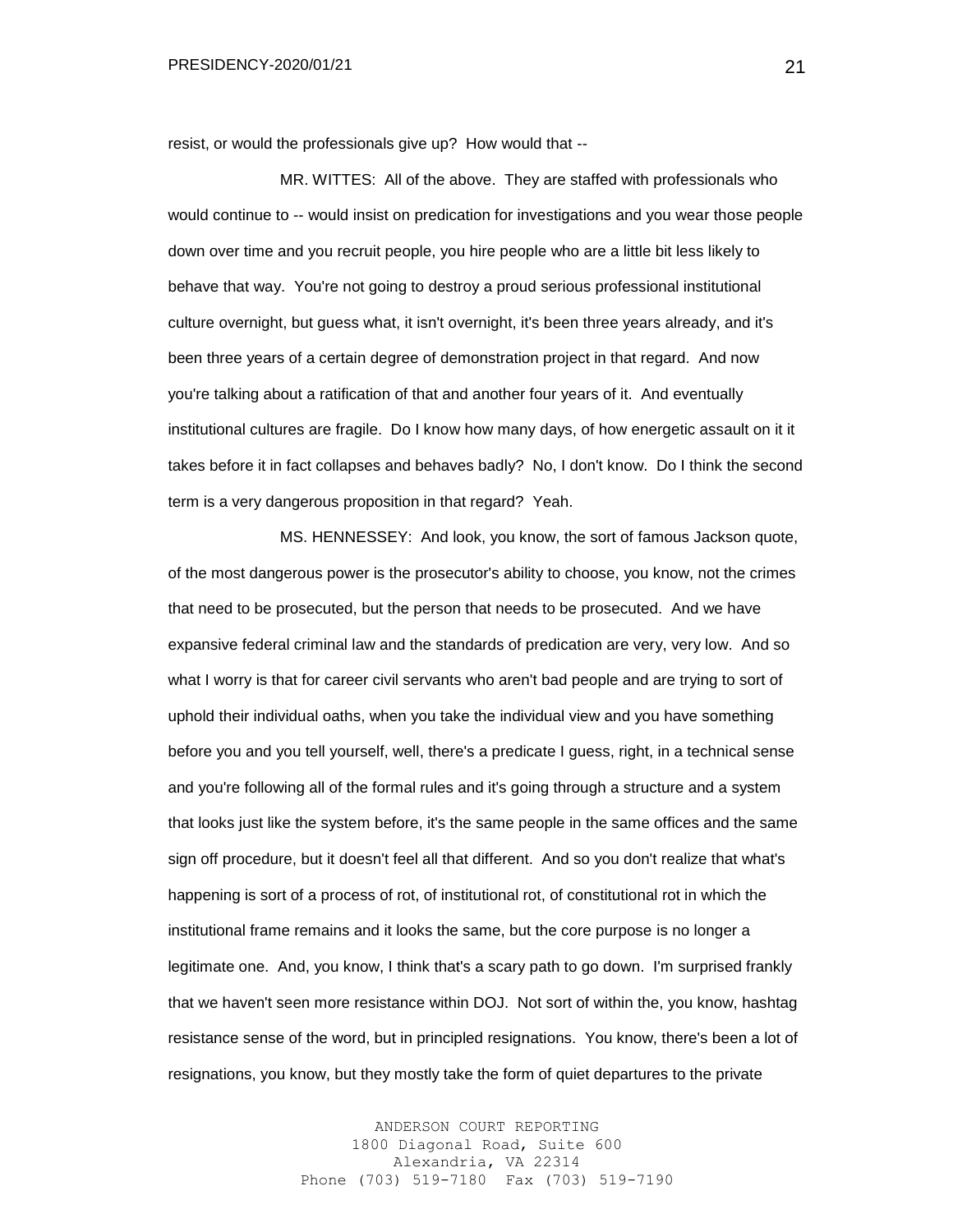sector, you know, of people avoiding eye contact in hallways.

And so I think that is sort of a question of people thinking well we can just wait it out. I think the message to those types of people are you can't wait it out. And so either you're prepared to go along with the program here or sort of find something else to do. And so I worry that what we'll see is just sort of a hastening of a process that appears to be already under way.

MR. HIATT: Well, I feel good now. (Laughter)

Go back to the 10-year FBI thing for a second. If and when we do get a different president, are there things that you came away feeling could be fixed, not just by having a president of good will, but along the lines of a constitutional amendment to limit the president to two terms. Has this experience of the last three and a half years exposed things which have a legal remedy or?

MS. HENNESSEY: Yeah, I think it's multi part. So the necessary but not sufficient condition is for Trump not to win a second term. Once you have a second -- once you have a new president in office, you have to have a president who cares about the institution of a presidency and wants to restore some of these norms, even when it's inconvenient. And if that means keeping an FBI director that maybe isn't the person they would have chosen, but they want to respect this norm. If it means, hey, if I was counseling a president, many, those press briefings sure are a pain. And it turns out you can get away with just not doing them, why wouldn't the next president come in and say I'll do it once a week and it will be a gift to you people that I give once a week. And I'll basically tell the truth, I'll tell 90 percent of the truth. And everybody will say oh, this is wonderful, look at this sort of return, right.

You would have to have somebody come in and say, no, I'm going to take this seriously, I'm going to go back to do the thing that I think is democratically healthy and institutionally important, even if it's not politically convenient.

So we need a lot of self-constraint within the executive. We need the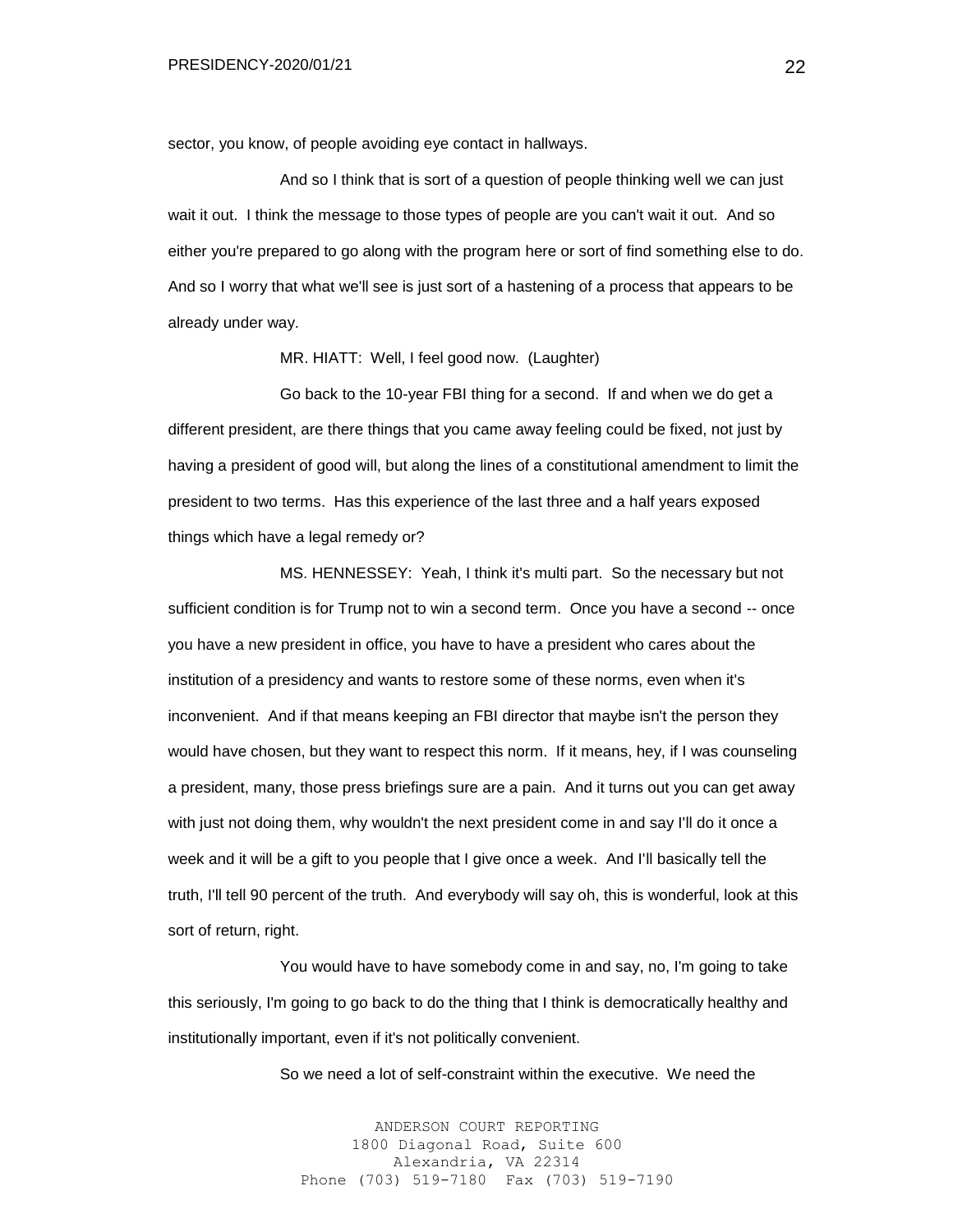PRESIDENCY-2020/01/21

judicial branch to rethink the concept of executive deference. So Justice Ginsberg sort of wrote this line in a dissent, saying we've taken executive deference past its breaking point. We now have a situation in which the president is plainly lying to the judiciary. We know he's lying because he says he's lying. DOJ says well, you know, this is really about -- you know, this is not a Muslim ban, it has nothing to do with religion, and then the Supreme Court upholds it and a week later the president tweets, we all know what that means, a wink -- or that's what he says at the signing ceremony, right. So he relishes this notion of saying, oh no, you know, all these people who twisted themselves in knots to sort of, you know, help white wash and formalize and give him, you know, institutionally acceptable sort of presentation of my view, oh, no, no, no that's what I mean the whole time.

And so we have judiciary that is really struggling to respond to that. And so we need a healthier more skeptical judicial branch. And that's going to have costs. That is going to have a -- it's going to result to some degree to a weakened executive, that will itself have costs that we have to bear in this country. But I think we have to rethink the risk analysis.

And then we're going to have to have laws passed. So a lot of people have asked, you know, whether or not emoluments should be in the articles of impeachment. You know, this brazen violations of the emoluments, he didn't divest, he's doing all these things. My view is it shouldn't be in the articles of impeachment because Congress hasn't even bothered to have an oversight hearing, they haven't bothered to put it into law. Congress could pass a law requiring the president to divest from his businesses or provide increased financial transparency. They haven't bothered to do --

MR. HIATT: Or show his tax returns.

MS. HENNESSEY: Exactly. They haven't bothered to do any of that. And so we also are going to need to see some legislative work being done, you know, to help create the laws and sort of the framework and the basis that, you know, areas in which Trump has now proven that respecting the norm is not required, that you can ignore it

> ANDERSON COURT REPORTING 1800 Diagonal Road, Suite 600 Alexandria, VA 22314 Phone (703) 519-7180 Fax (703) 519-7190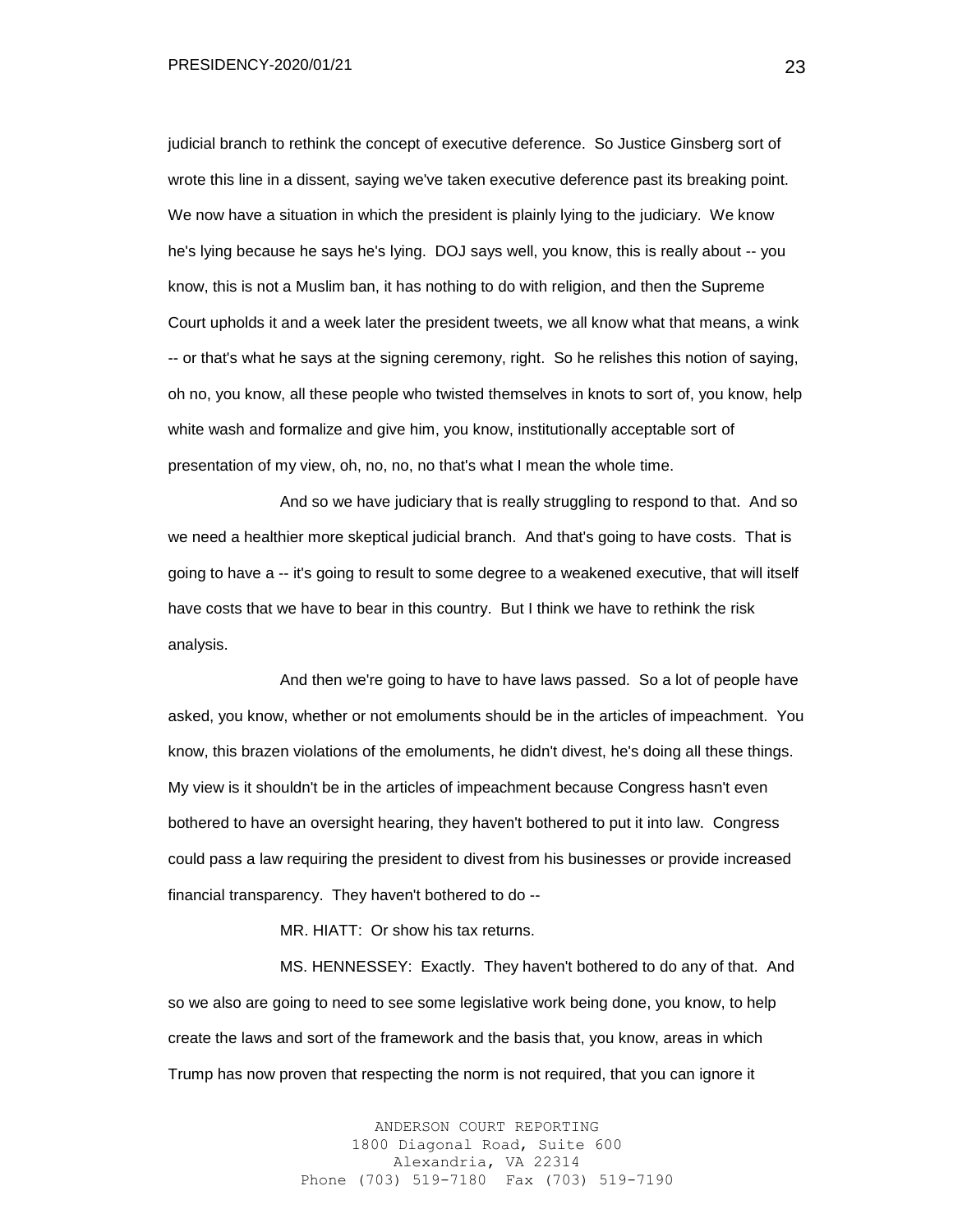without paying an immediate political cost. And ultimately, the only way to reinforce that is to pass legislation.

MR. HIATT: But I just wanted to say, our columnist, Karen Tumulty, called each presidential campaign on the Democratic sign and asked whether they would commit to daily press briefings. I believe they all said yes. So, of course, doesn't mean they (laughter) --

MS. HENNESSEY: Comforting.

MR. HIATT: But comforting, yeah.

MR. WITTES: So I would just add -- I agree with all of that. I would just to it that there is no solution to -- there is no legal solution to the problem of a presidency that does not take the oath adequately seriously. The oath of office is the only place in the Constitution that uses quotation marks. The founders took the oath seriously enough that they actually wrote a script for it into the document. And that is unique. And there is a reason for it. The reason for it is that you actually can't force the president to behave with good faith. You can't force the president to be a decent person. You can't -- and there have been a lot of presidents who were not decent people -- you can't force the president to be a kind of a good commander in chief or make wise judgments, right. The only surrogate for that that you can get to is to have the person stand up and publicly swear to try to do those things. And if you have somebody for whom that moment is not especially solemn and doesn't carry a lot of meaning and -- you know, you watch him swear the oath office and you're kind of like well, I don't think he even understands what he's saying. (Laughter) The fact that you have a lot of laws on the books that will require things of him, it's not that it will be of no use, but it will not be of adequate use. And that requirement that we kind of at the end of the day return to taking that sort of demand for civic virtue seriously is something that you cannot fix legally.

MR. HIATT: I have a lot more questions, but my guess is people in the room also do, so let me ask if people have questions. If you do please identify yourself and

> ANDERSON COURT REPORTING 1800 Diagonal Road, Suite 600 Alexandria, VA 22314 Phone (703) 519-7180 Fax (703) 519-7190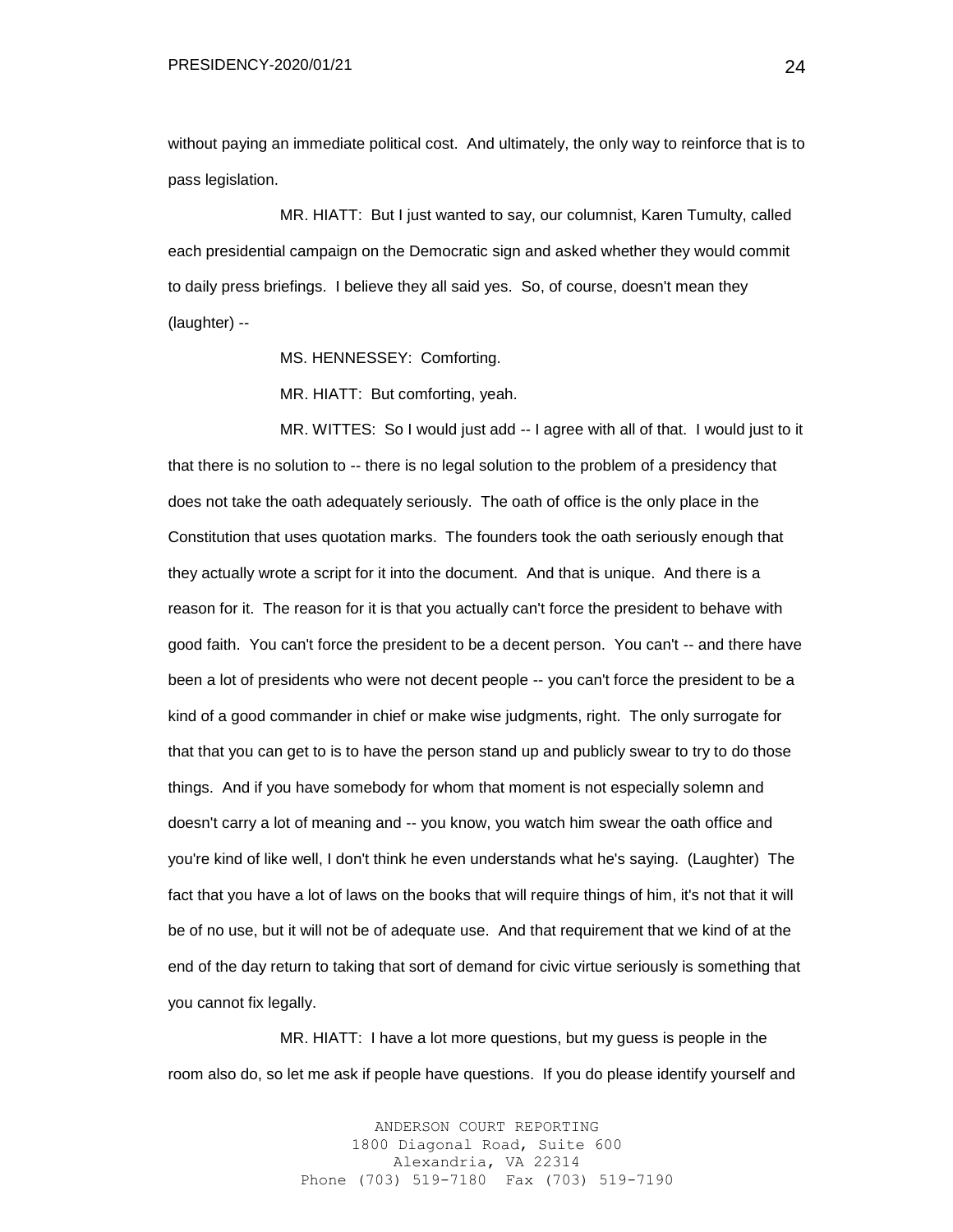then ask a question, don't give a speech. And try and keep it brief so we can get as many as possible.

Sir?

MS. HENNESSEY: And someone from Brookings will bring a microphone as well.

MR. HIATT: Somebody from Brookings is bringing a microphone.

MR. MITCHELL: Thanks very much, I think. I'm Garrett Mitchell. I write the Mitchell Report and I'm a frequent flyer on Lawfare, for which I thank you.

I'm interested in this notion of -- I was thinking about the quote of Jack Goldsmith, which you have in your book -- which I won't bother to read, but if someone there wants to read it, that's fine -- in which he points to prior presidents from Jackson to the present day and how each of those was a low. I'm curious to know whether you -- as you wrote this book, "Unmaking the Presidency", whether it occurred to you that this is possibly a volume one of a series, the volume two of which would be unmaking the democracy, which is another way of asking whether this is a transformational presidency or something beyond that.

MR. WITTES: I think we don't know the answer to that. I mean other than to say that we have no plans for a sequel, unmaking the Congress, unmaking the judiciary, or unmaking the democracy. (Laughter) Like, you know, we have had highly abberational presidents before. The most extreme example of that is probably Andrew Johnson, but there are others. And often they are not transformational, they are abberational and we find ways to get rid of them or to move on after them. And the republic retains a memory of them in a kind of sotto voce -- you know, there was that awful period with, you know, president so and so.

And I think it is possible that that will be what the Trump presidency is. It won't be sotto voce because he's so loud that he makes everybody else loud too, but I do think that's a possibility. And you could imagine the premise of the Joe Biden campaign is

> ANDERSON COURT REPORTING 1800 Diagonal Road, Suite 600 Alexandria, VA 22314 Phone (703) 519-7180 Fax (703) 519-7190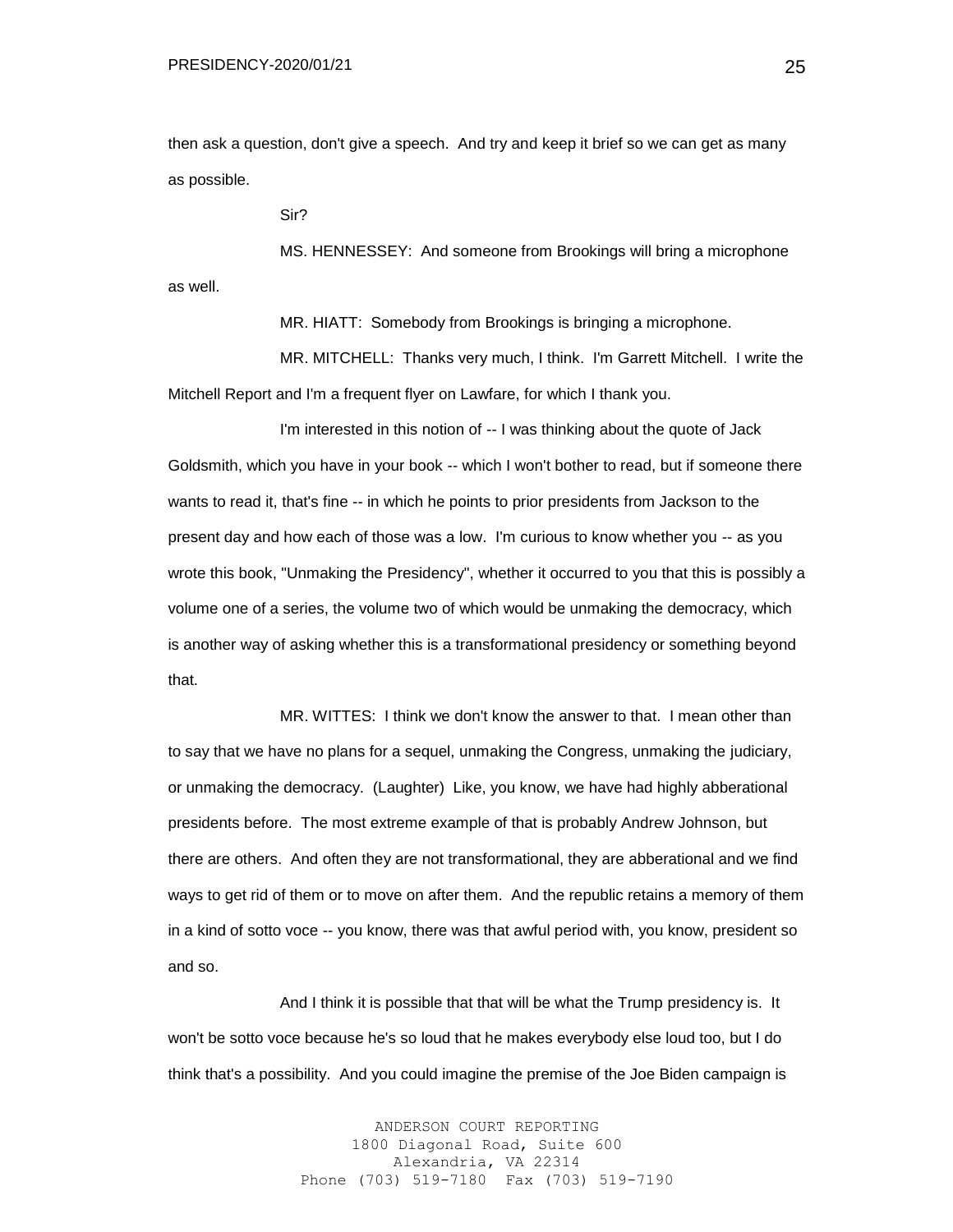return to normalcy. He doesn't use that particular phraseology, but that's the whole premise, right. I'm the regular order. And, you know, you could imagine that being the outcome.

On the other hand, I think you could imagine quite the opposite, that the lesson that people take away from this, particularly after a reelection, is that this stuff works and that Trump uses a little bit too much of it. He undermines himself in a lot of ways, but at the end of the day the expressive presidency is a reflection of the fact that people want to be entertained and they want the president to entertain them. And I can do that. And I think that that is a distinct possibility, and that is transformational.

And so I think the verdict is yet out on it. And it comes back to this question of ratification, it comes back to the question of, you know, is it okay with us that the presidency function the way it has functioned the last three years.

MS. HENNESSEY: The first thing is we have a really interesting real time experiment going on, and that's that our founders made very deliberate choices in crafting our executive, choices that seemed completely nuts to other countries. You want your president to be in charge of your Justice Department? Do you not see the issue, right? Other countries don't do that. We are seeing the British system undergoing profound pressure and stress and a parliamentary system -- we're seeing how these types of stresses play out in that context, we're seeing the Israeli system go through a president attempting to, you know, get immunity for himself, we're seeing a different set of electoral responses there. And we're seeing how the American system holds up. And so, you know, I think that one lesson that we'll be able to take when we get beyond whatever this period of history is, is a little bit more of proof of concept in we've had sort of these dueling ideas and we've talked a lot about the attractiveness and then the obvious rightness of the American model. And this precise sort of manifestation of this type of person in office in this particular moment in history, it certainly highlights all the perils that people warned about.

And so I do think that we are going to have an interesting sort of body of evidence at the end of this about what is the best way to structure a democracy to go

> ANDERSON COURT REPORTING 1800 Diagonal Road, Suite 600 Alexandria, VA 22314 Phone (703) 519-7180 Fax (703) 519-7190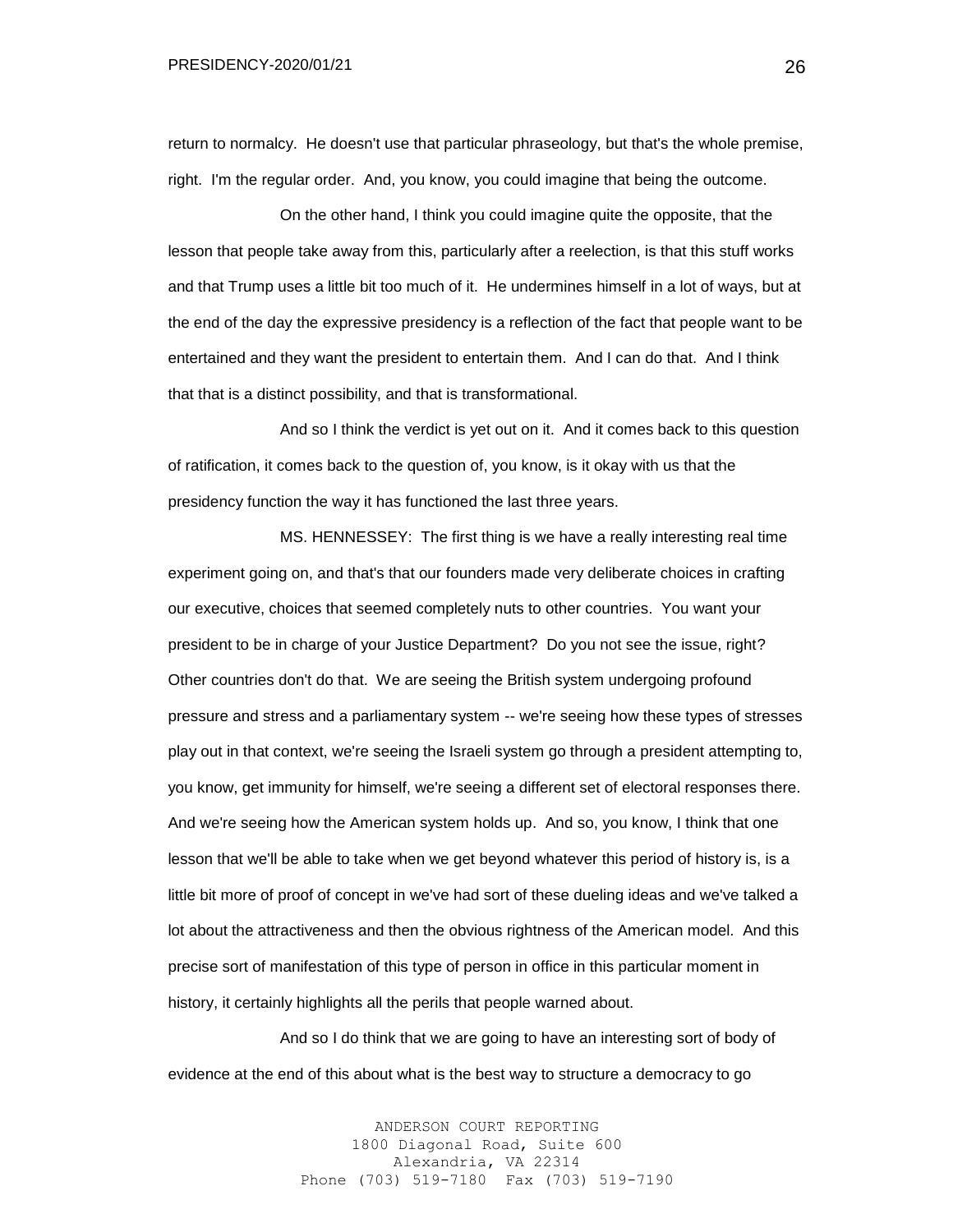through really, really turbulent periods.

QUESTIONER: Thank you. Rick LaRue.

A question about if he is reelected, and that prospect, his speaking presidency, as you characterize it, will then sort of conflict with or confront the permanent campaign and that attention shifting fairly quickly to the 2024 election, after he's reelected.

How do you see that exacerbating the risks of his second term, confronting them, or some other variation?

QUESTIONER: What's a lame duck Trump look like?

MS. HENNESSEY: I don't know. I mean nobody knows. I think the answer is that a lame duck Trump is worse because for other presidents the lame duck period is difficult because they can't really gather sort of the political coalitions they need and the legislative attention, and so it's really hard for them to get the big giant things that they want to do done because it requires moving all of these levers and getting this bureaucracy to work in a particular way. But for Trump, if it's really just about expressing himself and doing the things that he can do unilaterally and he doesn't need other people to do, and doing it in a context in which he doesn't fear impeachment, he doesn't fear not getting reelected, and the other people around him that might be in a position to restrain him, including members of Congress, have gotten the message that, you know, this has been -- he has a mandate, right. The public has reelected him. Or they're going to be less inclined to even do the kind of minimal furrowed brow constraining that we see them doing now.

And so I do think that's a time in which -- there are real -- the risks are heightened. And so I think you and think of sort of the final hours in office in which lots and lots of presidents have done things like abuse the pardon power, but they wait until the very end because they're ashamed and they're ashamed and they want to do it on their way out the door. Trump doesn't experience that sort of form of shame (laughter) and so that bad behavior that we all sort of know that a lot of presidents do at the very, very end, imagine that being stretched over a period of multiple years in which the president does stuff and he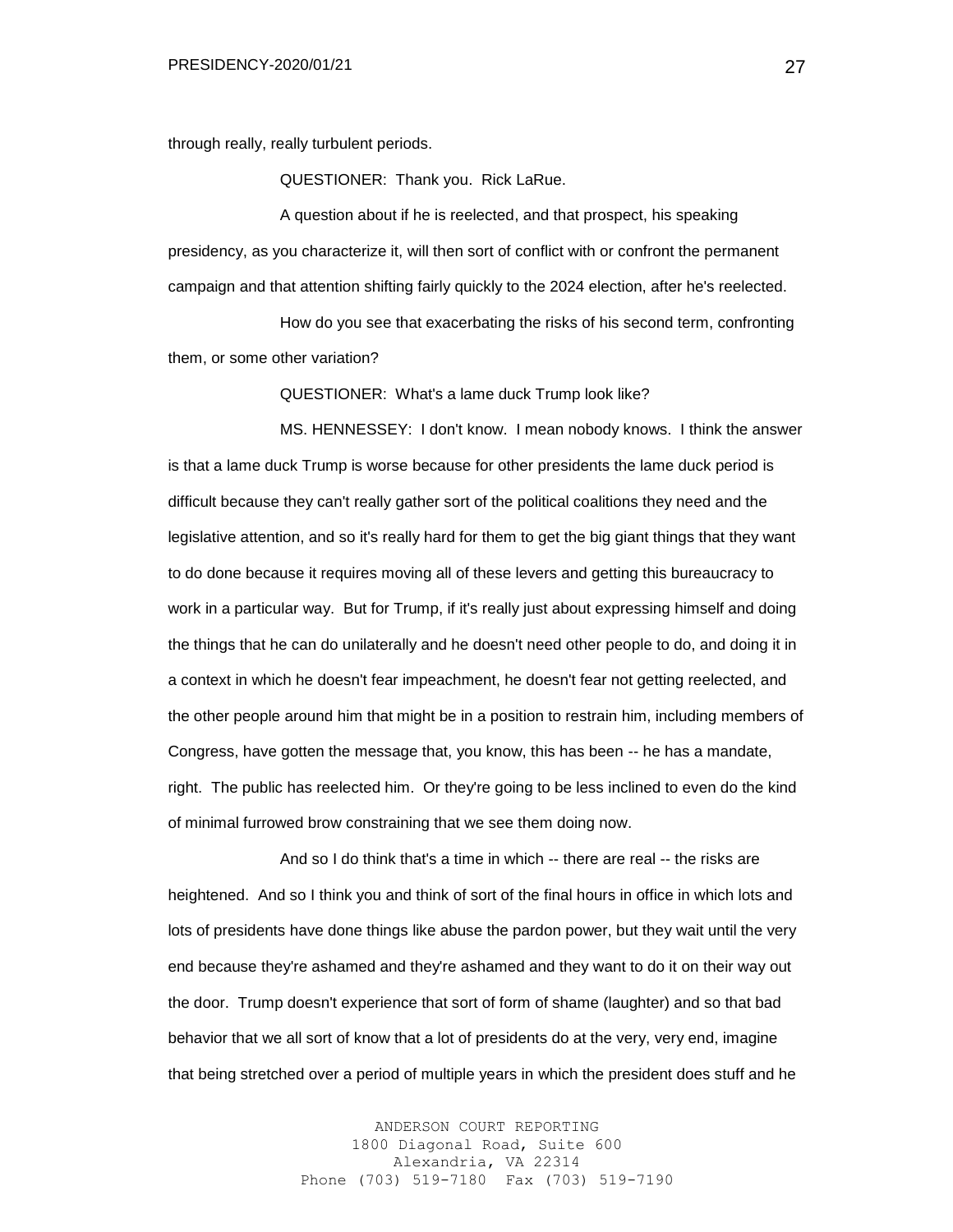PRESIDENCY-2020/01/21

can do it, it's within the executive power and no one can stop him. He's not -- he doesn't have the sort of the concern about his legacy or wanting to appear a particular way. And you could imagine pardons and self-enrichment and -- there are a thousand different manifestations of that. And I don't know that you point to any one as the death of the republic and this is the thing, but the cumulative effect is profoundly corrosive.

MR. HIATT: Do you think we should take seriously this idea that he will take the idea of a family business and extend it to his successor? Or try to?

MS. HENNESSEY: In the sense of wanting his children to be --

MR. WITTES: I mean I think you have to take that seriously. Not because it's a certainty that he would want to do that, but because it's a possibility and it's not like it's something that's wholly without precedent given the Bushes and the Clintons. You know, we have a dynastic tradition for an anti-dynastic society. We actually do have a modern dynastic tradition. And the cult following that he has built up around the name Trump, as well as his involvement of Ivanka Trump in the -- and the role that Donald Trump, Jr. has played as a kind of political enforcer in conservative circles, I think does raise the question of whether there would be an attempt in that regard and how it would affect particularly the Republican politics.

MR. HIATT: Okay. There's three in this row. Let's start with the gentleman on the end and work toward the center.

MR. PEACE: Thank you. Leon Peace and I'm a lobbyist here in town.

Following on the last question -- oh, Leon Peace, a lobbyist here in town. Following on the last question in essence, since the founders operated in what amounted to pretty much an informational vacuum in terms of the time it would take for information to travel from Washington out to the other states, and this president has in essence reformed the presidency into celebrity status, going forward isn't it possible that in order to be considered a serious candidate one would have to have a celebrity imprimatur before even considering running?

> ANDERSON COURT REPORTING 1800 Diagonal Road, Suite 600 Alexandria, VA 22314 Phone (703) 519-7180 Fax (703) 519-7190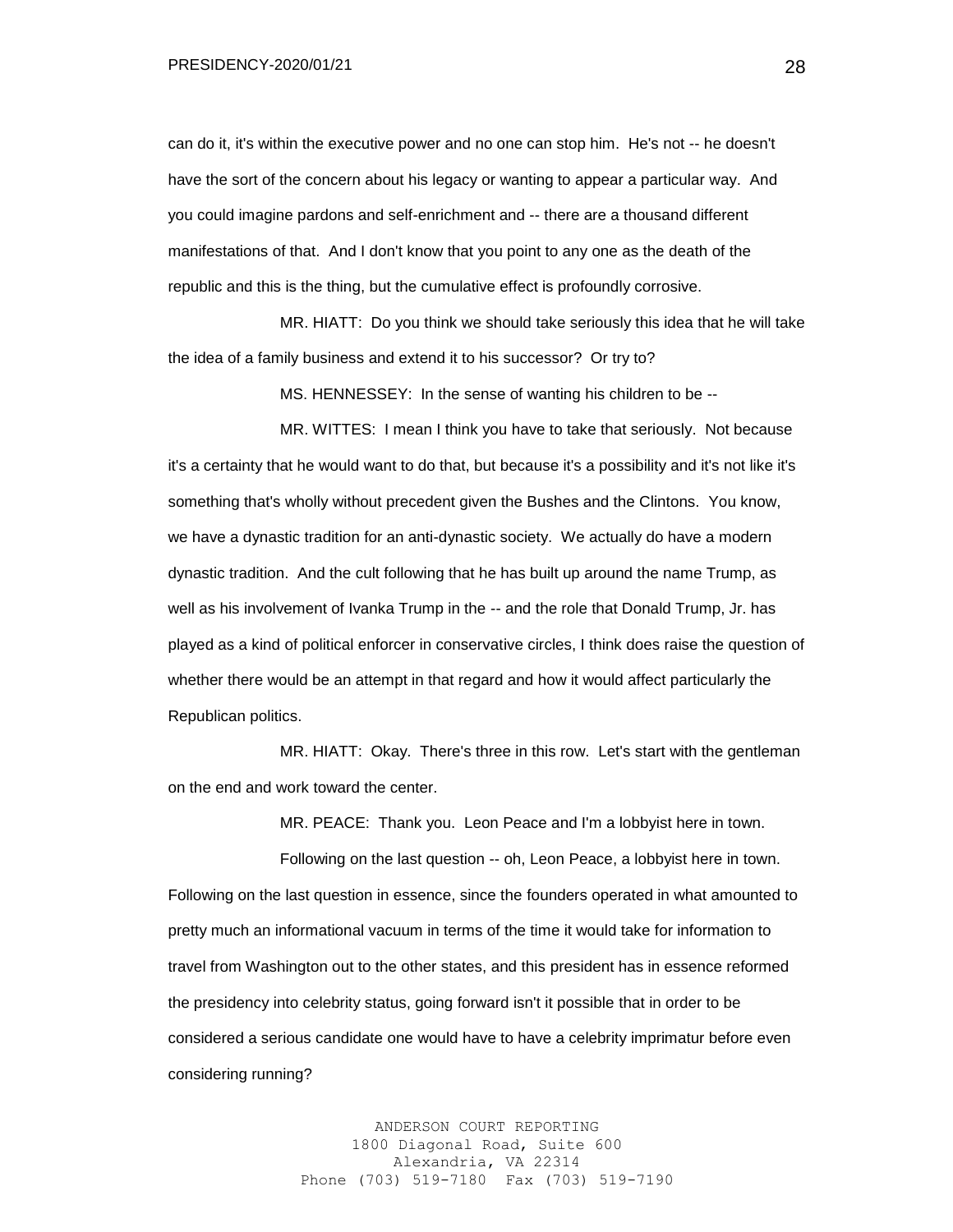MR. WITTES: Yeah, so I think this is a very profound question. And as the question reflects, one of the real limits on executive power at the founding, and I think one of the reasons the American presidency scared Alexander Hamilton less than it scares people who watch Donald Trump is not simply that Hamilton couldn't imagine Donald Trump, he actually did. He imagines -- he's terrified of demagoguery.

One of the reasons is that communications was bad. And so, you know, if you want to be -- to sit in Washington or Philadelphia or New York and run a giant country, it takes days for information to get from place to place, days for it to get back. You know, the direct lines of communication through which you manage the executive branch, the geography simply required a certain dispersal of the authority to the point that, you know, when the president would send off treaty negotiators to Ghent, for example, to end the War of 1812, it was completely hostage to whatever they came up with. You know, you couldn't just get on the phone and tell them what to do. They would come back with the treaty that they'd negotiated, right.

So this information environment is a two-way street. On the one hand, there is the public communications. There is also this ability to reach down into agencies and be exactly as abusive as you want to be. And all of that can happen in real time. And that's been true for a while. And, you know, it was a feature of Watergate too, the degree to which the president sort of got involved in, you know, in stuff well down in the bureaucracy.

But I do think celebrity plays a role in it. Trump wants to be seen. He's not actually that interested in management, but he wants to be seen managing things. And so he manages things in Twitter, right. He issues orders while walking to a helicopter so that it's kind of on film. And I do think the question of whether we imbibe that kind of vision of the exercise of power, right, is a real question about how we -- what our expectations of the presidency come to be.

MS. HENNESSEY: And, look, there's another side of that as well, which is the press also has these means of communication, they also have sort of access. And sort

> ANDERSON COURT REPORTING 1800 Diagonal Road, Suite 600 Alexandria, VA 22314 Phone (703) 519-7180 Fax (703) 519-7190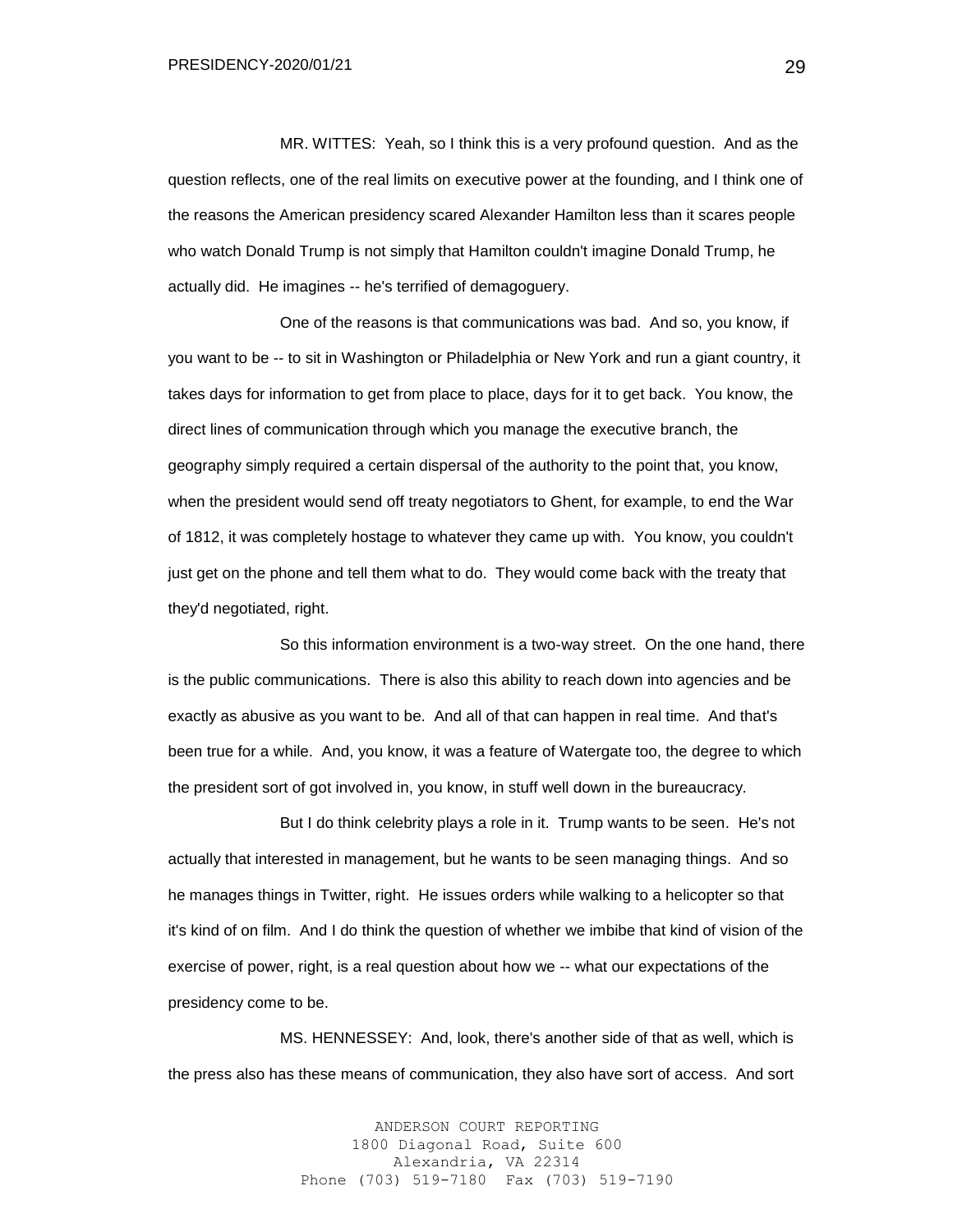of the celebrity feature also brings with it a relentlessness of coverage in all aspects of life. And so we've seen all the features that Ben describes and we've also seen Fred's colleagues on the news-gathering side sort of I think very much rise to meet the moment. Whether or not that ends up becoming more and more empowering or more and more constraining, we'll see that play out over time. But there are certainly two dimensions to it.

MR. ULLMAN: I'm Harlan Ullman and I describe myself as a radical centrist, and you'll understand why in a moment.

I think your arguments about Donald Trump are unarguable. I would just say you're understating the problems. But having said that a lot of what you're saying is not new. Nixon had his enemies list, Clinton's pardons, many of which were disreputable, Bill Sessions, as I recall was fired early or forced to resign as FBI director.

It seems to me that there's another villain in the piece, it's called the Democratic Party. The Democrats have got to find somebody who's electable. They may have come up with George McGovern and Mike Dukakis in the past. I don't think that Hillary Clinton was able obviously to win. And I take a look at the current list of contenders on the Democratic side and I would argue right now Donald Trump is likely to be the winner if a vote were taken today.

Now, there's a long time off between now and November. So how do you rate the Democratic Party in not coming up with a successful alternative? Because if Trump can run against virtually nobody who's going to win, you know who is going to be president. And his view of having 40 or 42 percent of the population is enough for him to win the Electoral College.

So what do the Democrats do about this?

MR. WITTES: So like I think you're assuming the answer to your own question, which is that if you define nobody as capable of defeating him, then you can ask yourself all day about the failure to produce somebody who is capable of defeating him. I would just remind you that four years ago it was unthinkable that he could win.

> ANDERSON COURT REPORTING 1800 Diagonal Road, Suite 600 Alexandria, VA 22314 Phone (703) 519-7180 Fax (703) 519-7190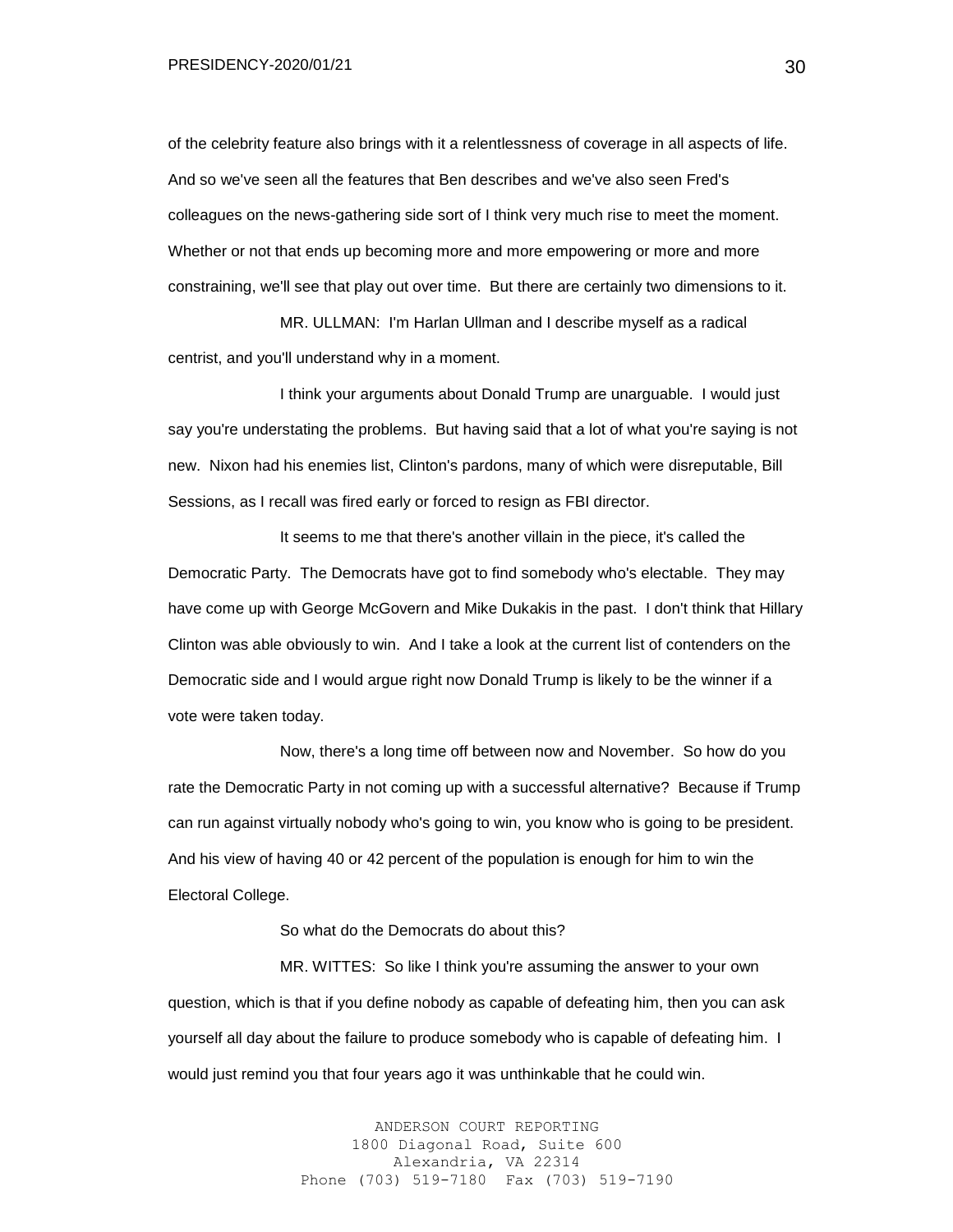And so our sense of what is electable is a pretty flawed vehicle and I don't purport to know actually whether any of the current Democrats are likely to beat him. I'm not a political analyst.

Your other point, though, I want to address directly, which is that there have been prior abuses and Donald Trump is not the first president to have enemies lists or have a corrupt vision of law enforcement. We actually go through the history of that in some detail in the book. I will say none of those other presidents did it in public. And there is a profound difference between having a secretly corrupt vision of the use of power and paying homage to the in fact shared vision of law enforcement as a discipline independent of the protection of people in power. And having a vision in which you publicly state that my ambitions for law enforcement is that they protect my friends and harm my enemies.

You know, in book 1 of Plato's "Republic," the very first dialogue that Socrates has is about the question of what is justice. And the very first vision of justice that he confronts is rewarding friends and punishing enemies and that is the first one that he attacks. And this is what Donald Trump says in public is the vision. And that is unique in the history of the presidency. There is simply -- there is no analogue for this in Richard Nixon, there's no analogue for it in either Kennedy or Johnson -- by the way both of whose abuses were extreme. And I do not know of another president who has been willing to articulate that in that way. And I just think that that is actually one of the most corrosive things a president can do.

MS. HENNESSEY: The other sort of fundamental difference is those other presidents weren't doing it all at once. They weren't doing it continuously. So, yes, Bill Clinton fires Sessions, although the circumstances were a little bit more complicated. He then appoints Louis Freeh, who he hates, who comes to the White House and draws the president's blood from his body, and he doesn't fire him. We see Lyndon Johnson secretly doesn't divest through his business and he's actually making money. But he's just doing that, he's not also engaging in abuses of foreign policy power, he's not also hiring his family

> ANDERSON COURT REPORTING 1800 Diagonal Road, Suite 600 Alexandria, VA 22314 Phone (703) 519-7180 Fax (703) 519-7190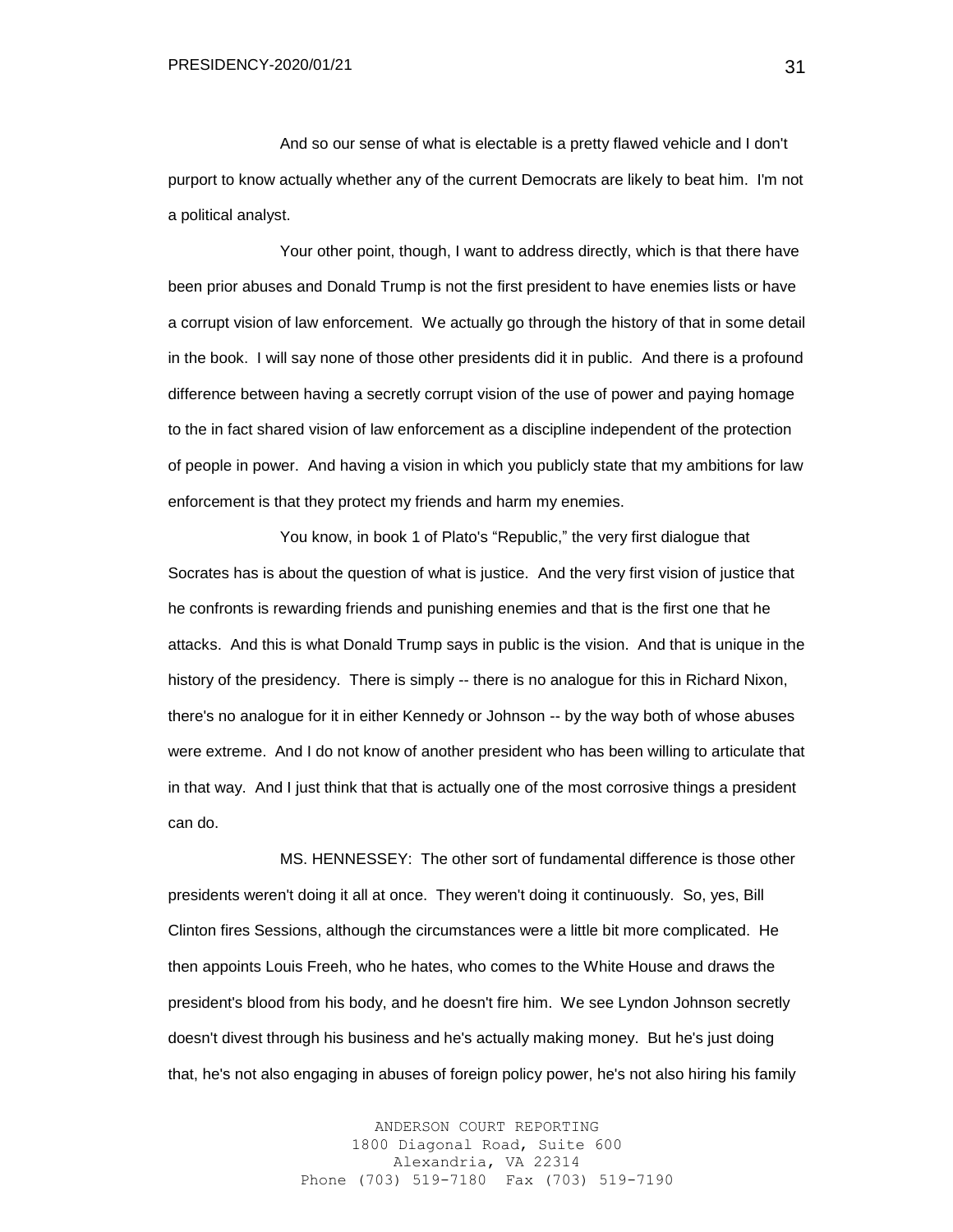members to also play these dual roles. It's not all happening along every front at exactly the same time.

And our system is actually pretty well designed to contain and respond to specific abuses. What our system -- both media and also sort of as a governance matter - appears really ill equipped to respond to is this sort of overload of trying to fight it on every single front at all times. And I really think that's the area in which Trump is really quite different than really any president we've seen before.

MR. HIATT: Yes? Were you still asking? Did you still have your hand up? Okay, you're next, okay? Go ahead.

QUESTIONER: Have any of you contemplated that it doesn't matter who the Democratic nominee is going into the election because there will be other things going on, subversive and otherwise, that will throw the election to Trump no matter who the Democratic nominee is?

MS. HENNESSEY: So I'm not a sort of political scientist or someone who works on campaigns and so for sort of the pure political questions of it, that's just sort outside my field.

The question of integrity of elections is an important one. It's one of the reasons why we're having impeachment proceedings right now. That's something that people should be focused on and care about and be vigilant about. And one, you know, thing that continues to astonish me about where we are sort of with the current impeachment and sort of these efforts to get Ukraine to become opposition researchers is how close they came to getting away with it. So close to getting away with it. But for one person being willing to go through the system and not leak to the press, but be a whistleblower in the true and legal sense of the term, we would all be sitting around right now debating Hunter Biden's board memberships and we would never have been able to untangle what came first and what the motivation was, and wait that wasn't legitimate.

And so I do think people need to step back and really think about the

ANDERSON COURT REPORTING 1800 Diagonal Road, Suite 600 Alexandria, VA 22314 Phone (703) 519-7180 Fax (703) 519-7190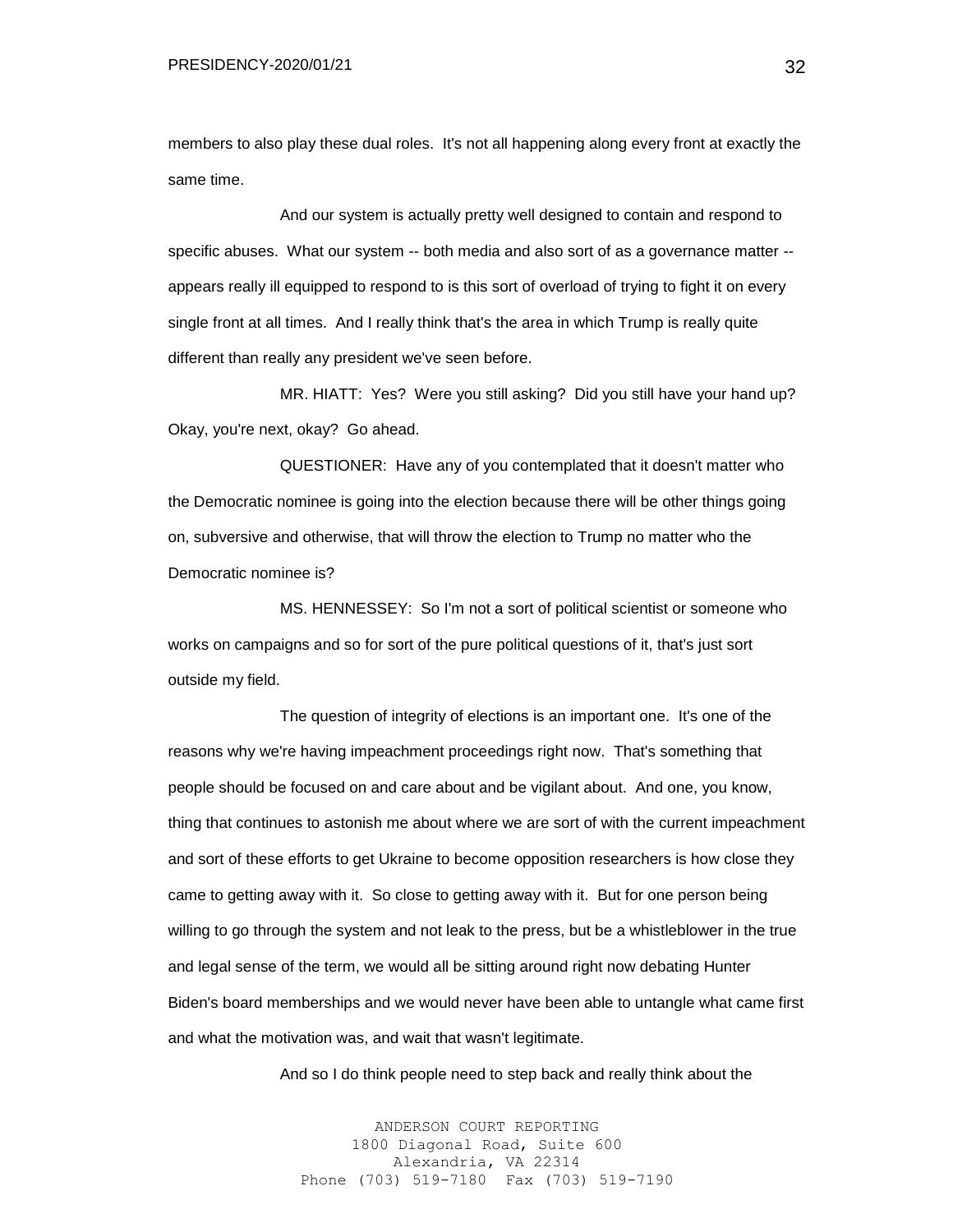consequences of this moment and of where we are and why it is really important that even if the president ends up being acquitted at the end of all of this, the constraint of impeachment, the message to future presidents, the message to this President, that we are watching every single move because the integrity of this system and this process and our ability to fairly select the person who's going to be president next is something that isn't going to get lost in the media churn in the way 100 other scandals have.

MR. WITTES: Yeah, just to amplify that point, you know, before the whistleblower story came out the Washington Post -- and, Fred, you'll correct me if I get the details of this wrong -- ran a remarkable editorial that basically flagged to this problem and said, you know, there's reason to worry that the president leveraged this aid on behalf of this specific interest. This did not generate -- this was a Washington Post editorial and it reads really well in retrospect -- and it did not generate the scandal that has happened. You know, you look back at it and you say, wow, that's a heck of an editorial.

So how fragile our ability to learn the truth is. If you don't subsequently have this sequence of events that happens, where Adam Schiff writes this letter to the inspector general, you end up -- I don't think the Financial Times and the Washington Post editorial together produced the scandal that has been produced as a result of the way things happened.

So my point is, you know, we don't really know the scope of the problem partly because we are in a flood of scandalous material that is extreme enough that, I'll be honest with you, when Fred ran that editorial, I didn't notice. I noticed it in retrospect. And so what am I missing now that's super salient, that's -- you know, when we look back in November and we say there was an election integrity problem we're going to focus on, and actually the ambient information to evaluate is already kind of out there, but it's lost in a flood of other stuff. And I'm very worried about that. We don't know what's important all the time.

MR. HIATT: I would say the obvious lesson is read these Washington Post editorials very carefully. (Laughter)

> ANDERSON COURT REPORTING 1800 Diagonal Road, Suite 600 Alexandria, VA 22314 Phone (703) 519-7180 Fax (703) 519-7190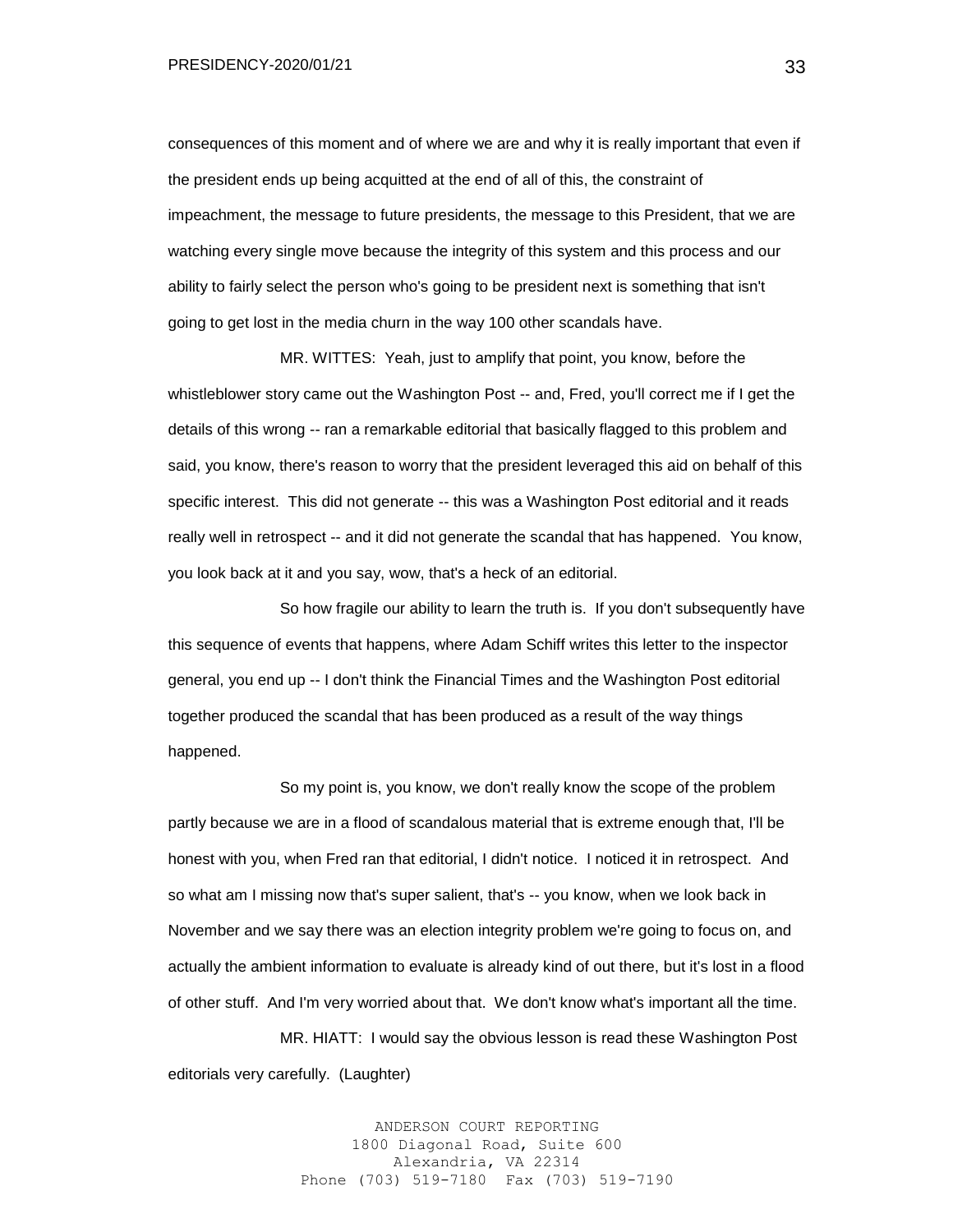MS. HENNESSEY: Take them seriously.

MR. HIATT: I mean a little more seriously, our lead editorial today is about something called the DETER Act, which is a proposal in Congress -- Senator Van Hollen -and it has in theory bipartisan support, and it just says the best way to deter interference in the next election is by making as certain as possible that there will be serious consequences if you interfere. And, so far, the Republican leadership has not allowed it to come to a vote, presumably because the White House doesn't want it, but.. .

Yes, long-suffering lady.

QUESTIONER: I'll pass because my question is a variation on the question that was just asked.

MR. HIATT: Okay, okay. Okay. Looking for a little gender diversity here, but.

MR. CHECCO: Thank you very much. Larry Checco, blogger and concerned citizen.

I think to Ben's point, last week it was illuminated on Jeopardy what a lot of the problem is. They had a question about Adam Schiff; they had a photo of him. Three Jeopardy contestants could not identify Adam Schiff. Margaret Sullivan wrote about it in her column yesterday. When it happened, instantaneously I said to my wife, here lies the problem, people -- here we are -- how many are we -- 100, 200 people in this room - outside of Washington you wouldn't get 5 people at an event like this.

So at any rate, it's not a question, it was a comment. I'm sorry for that. But it kind of illuminated for me what the real problem is.

MR. WITTES: Well, I just want to say, outside of Washington, people should read this book. (Laughter)

DR. FINE: Okay, I suggest that we --

MR. HIATT: Wait for the microphone, sir.

DR. FINE: I'm Dr. Edward Fine. I'm associate professor of neurology at the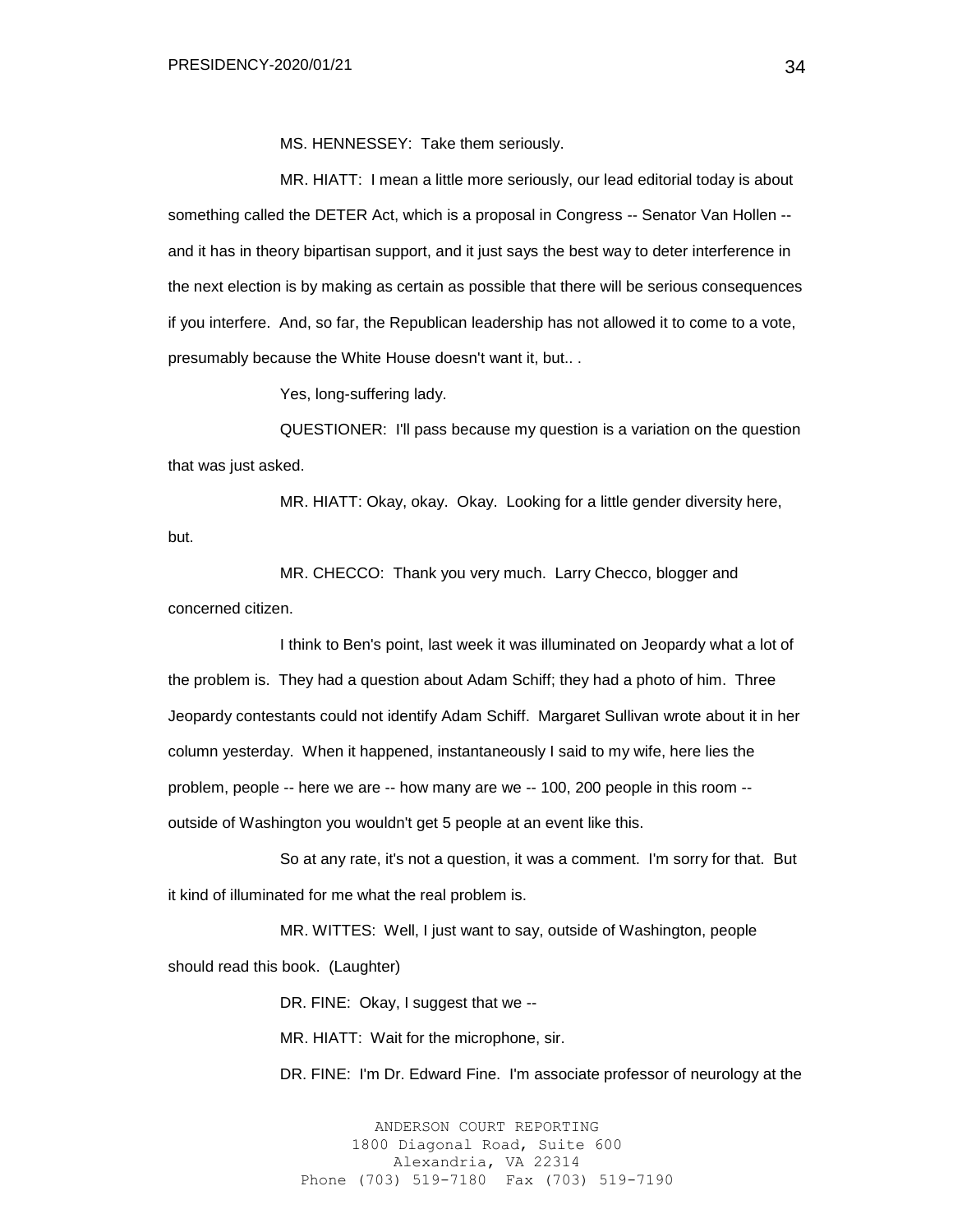University at Buffalo, the School of Medicine.

One of the things that would prevent another president from succeeding, as this scoundrel, would be to change the oath of office. Honestly, at the end of the oath it says to the best of my ability. He has no ability, so he might be unimpeachable according to the oath of office. So I would suggest -- and then what do you think about this -- that the oath would include these points: avoidance of emoluments to ensure transparency, including all financial dealings prior to the office, maintenance of the traditions of the office, being prudent with the allowances of managing the costs of the presidency. That would be one. Too simple.

Remember, Barack took 12 trips in 8 years. The cost to go down to Mar-a-Lago is about between \$3.8 and \$4.1 million. And that's it.

MR. HIATT: Okay. Thank you.

DR. FINE: Let's talk about that.

MS. HENNESSEY: Yeah, so, look, I don't think any of those are bad ideas, I don't think any of them need to be in the oath of office. Those are all points which we could pass legislation on precisely those issues. And Enoch Lewis who said any person who needed an oath in order to do their job well isn't going to be bound by an oath anyway, so your whole premise here is completely flawed.

You know, at the end of the day the oath is a substitute for electing someone who has civic virtue and who believes that the purpose of the presidency is to serve the American people and to serve the national interest and can separate himself from the office and his personal politics. And that ultimately is up to sort of electing a person who has that kind of integrity and satisfies that vision.

DR. FINE: The reason why I put it --

MR. HIATT: No, I'm sorry, unfortunately we're at 11:30.

DR. FINE: Okay. We can talk about this.

MR. HIATT: They will be signing books. For our web audience, it is called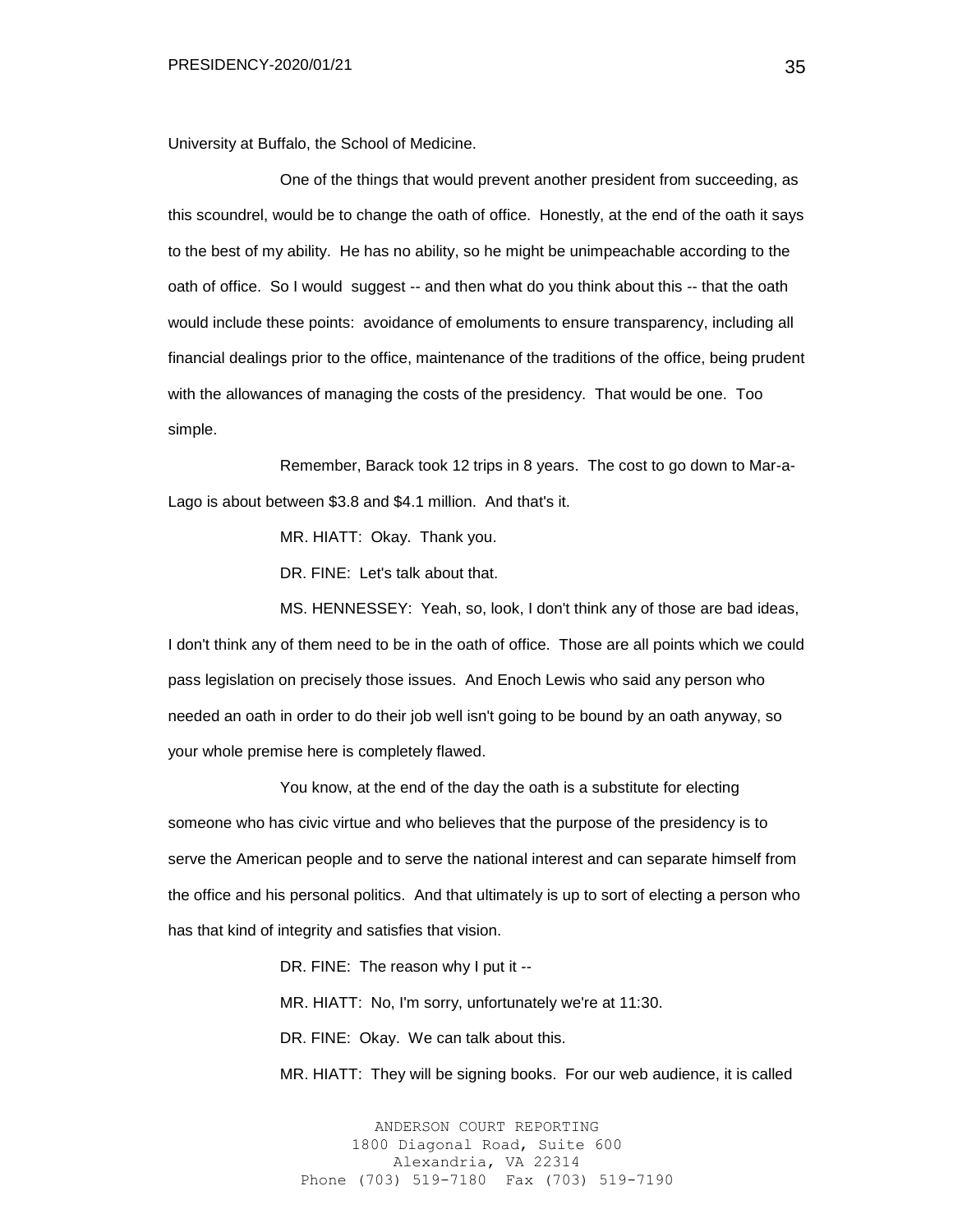"Unmaking the Presidency" and you should read it.

Thank you very much.

MR. WITTES: Thank you.

(Applause)

\* \* \* \* \*